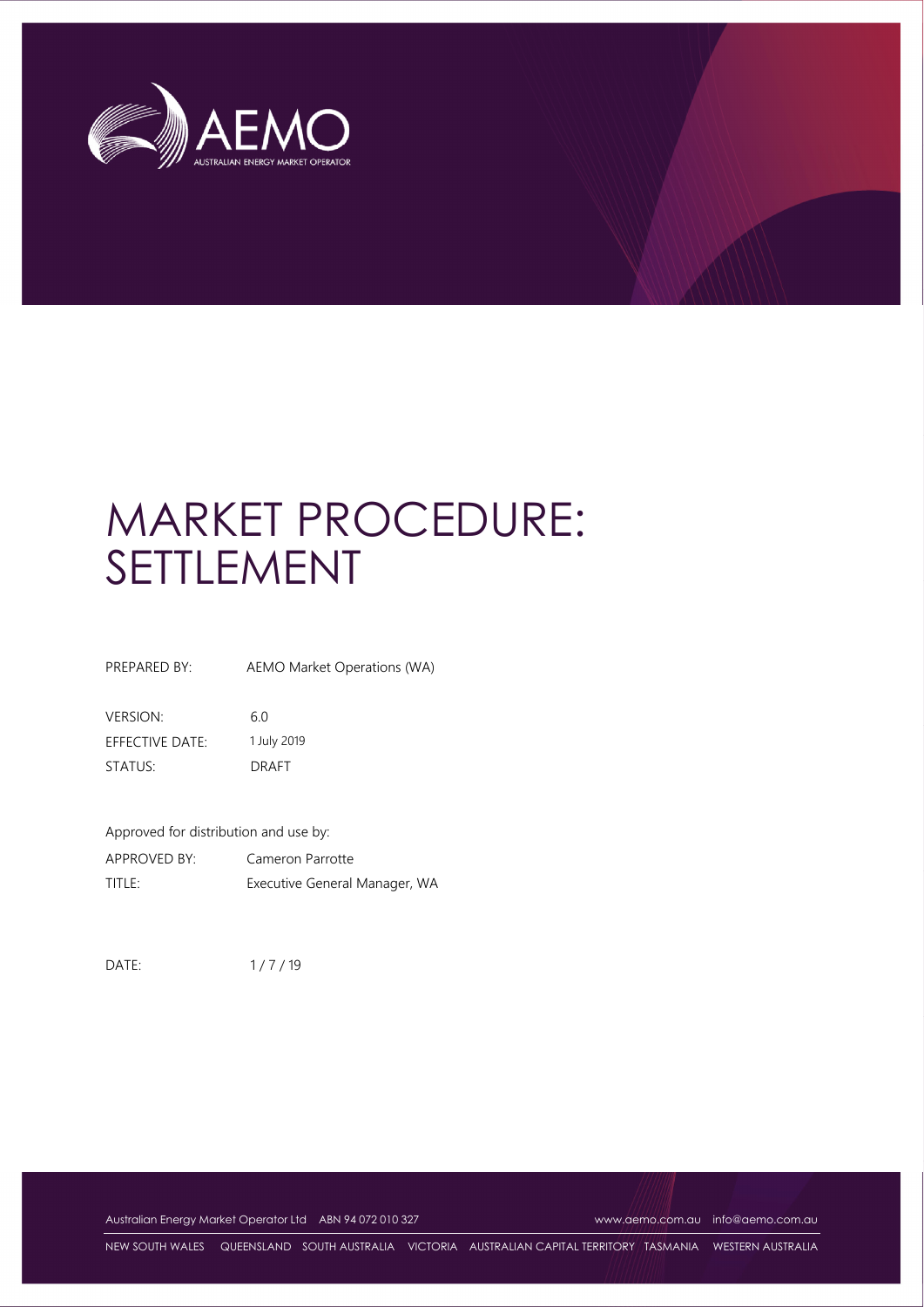

# **VERSION RELEASE HISTORY**

| Version | <b>Effective Date</b> | <b>Summary of Changes</b>                                                                                                                                                                                                                                                                                                                               |
|---------|-----------------------|---------------------------------------------------------------------------------------------------------------------------------------------------------------------------------------------------------------------------------------------------------------------------------------------------------------------------------------------------------|
| 1.0     | 21 September<br>2006  | Market Procedure for Settlements                                                                                                                                                                                                                                                                                                                        |
| 2.0     | 19 July 2011          | Amendments to Market Procedure resulting from PA redevelopment                                                                                                                                                                                                                                                                                          |
| 3.0     | 1 January 2014        | Amendments to Market Procedure resulting from PC_2013_07                                                                                                                                                                                                                                                                                                |
| 4.0     | 30 November<br>2015   | Changes resulting from the transfer of functions from the IMO to AEMO                                                                                                                                                                                                                                                                                   |
| 5.0     | 18 April 2017         | Changes resulting from the transfer of System Management functions to AEMO                                                                                                                                                                                                                                                                              |
| 6.0     | 1 July 2019           | Amendments to Market Procedure resulting from AEPC_2019_06 relating to:<br>Rule Change Proposal RC_2014_06 Removal of Resource Plans and<br>1.<br>Dispatchable Loads (diagrams updated with time changes)<br>Transfer to revised AEMO Procedure template, formatting amendments and<br>2.<br>minor administrative improvements to align with WEM Rules. |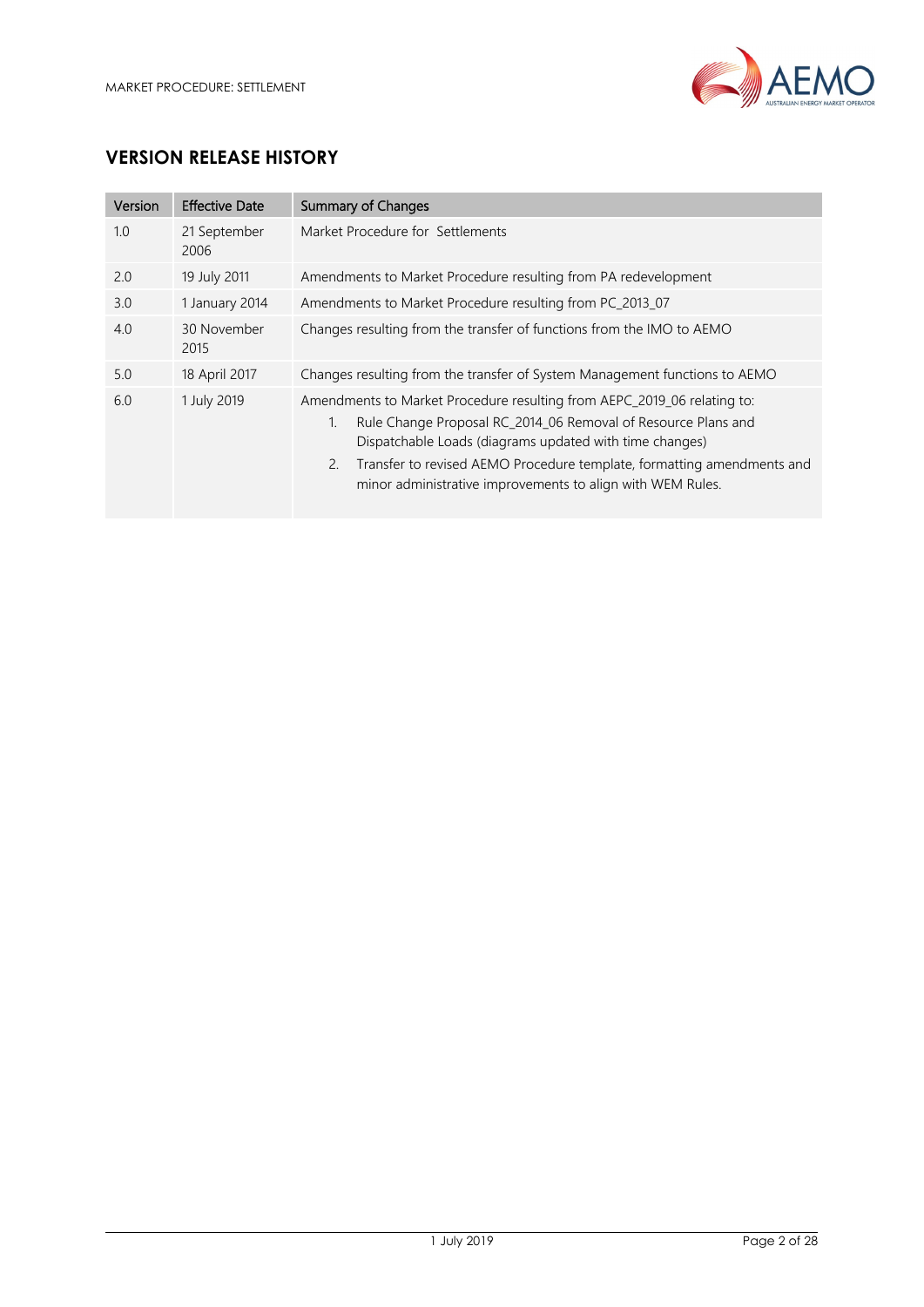

#### **CONTENTS**

| 1.    | <b>INTRODUCTION</b>                                               | 5   |
|-------|-------------------------------------------------------------------|-----|
| 1.1.  | Purpose and scope                                                 | 5   |
| 1.2   | Definitions and interpretations                                   | 5   |
| 1.3   | Related documents                                                 | 6   |
| 2.    | <b>STEM SETTLEMENT</b>                                            | 8   |
| 2.1.  | <b>STEM Settlement Process Overview</b>                           | 8   |
| 2.2.  | <b>STEM Settlement Timeline</b>                                   | $9$ |
| 2.3.  | <b>STEM Settlement Process</b>                                    | 9   |
| 3.    | NON-STEM SETTLEMENT                                               | 10  |
| 3.1.  | Non-STEM Settlement Process Overview                              | 10  |
| 3.2.  | Example of the Non-STEM Settlement Timeline                       | 11  |
| 3.3.  | Non-STEM Settlement Process                                       | 12  |
| 3.4.  | Non-STEM Settlement Segments                                      | 12  |
| 3.5.  | <b>Balancing Settlement</b>                                       | 13  |
| 3.6.  | <b>Reconciliation Settlement</b>                                  | 13  |
| 3.7.  | <b>Ancillary Services Settlement</b>                              | 14  |
| 3.8.  | <b>Reserve Capacity Settlement</b>                                | 15  |
| 3.9.  | Market Participant Fee Settlement                                 | 15  |
| 3.10. | <b>Outage Compensation Settlement</b>                             | 16  |
| 3.11. | Net Non-STEM Settlement                                           | 16  |
| 4.    | <b>ADJUSTMENT PROCESS</b>                                         | 16  |
| 4.1.  | Adjustments                                                       | 16  |
| 4.2.  | <b>STEM Settlement Adjustments</b>                                | 17  |
| 4.3.  | Non-STEM Settlement Adjustments                                   | 17  |
| 5.    | PAYMENT DEFAULT AND SETTLEMENT IN DEFAULT                         | 19  |
| 5.1.  | Payment Default                                                   | 19  |
| 5.2.  | Receipt of Payment within Five Business Days of a Payment Default | 19  |
| 5.3.  | Non-payment after Five Business Days of a Payment Default         | 19  |
| 6.    | SETTLEMENT DOCUMENTS                                              | 21  |
| 6.1.  | Settlement Statements                                             | 21  |
| 6.2.  | Participant Information Report                                    | 21  |
| 7.    | <b>INVOICING AND THE APPLICATION OF GST AND INTEREST</b>          | 22  |
| 7.1.  | Invoicing                                                         | 22  |
| 7.2.  | Application of GST                                                | 22  |
| 7.3.  | Application of Interest                                           | 23  |
| 8.    | <b>INVOICE PAYMENT</b>                                            | 25  |
| 8.1.  | Payment                                                           | 25  |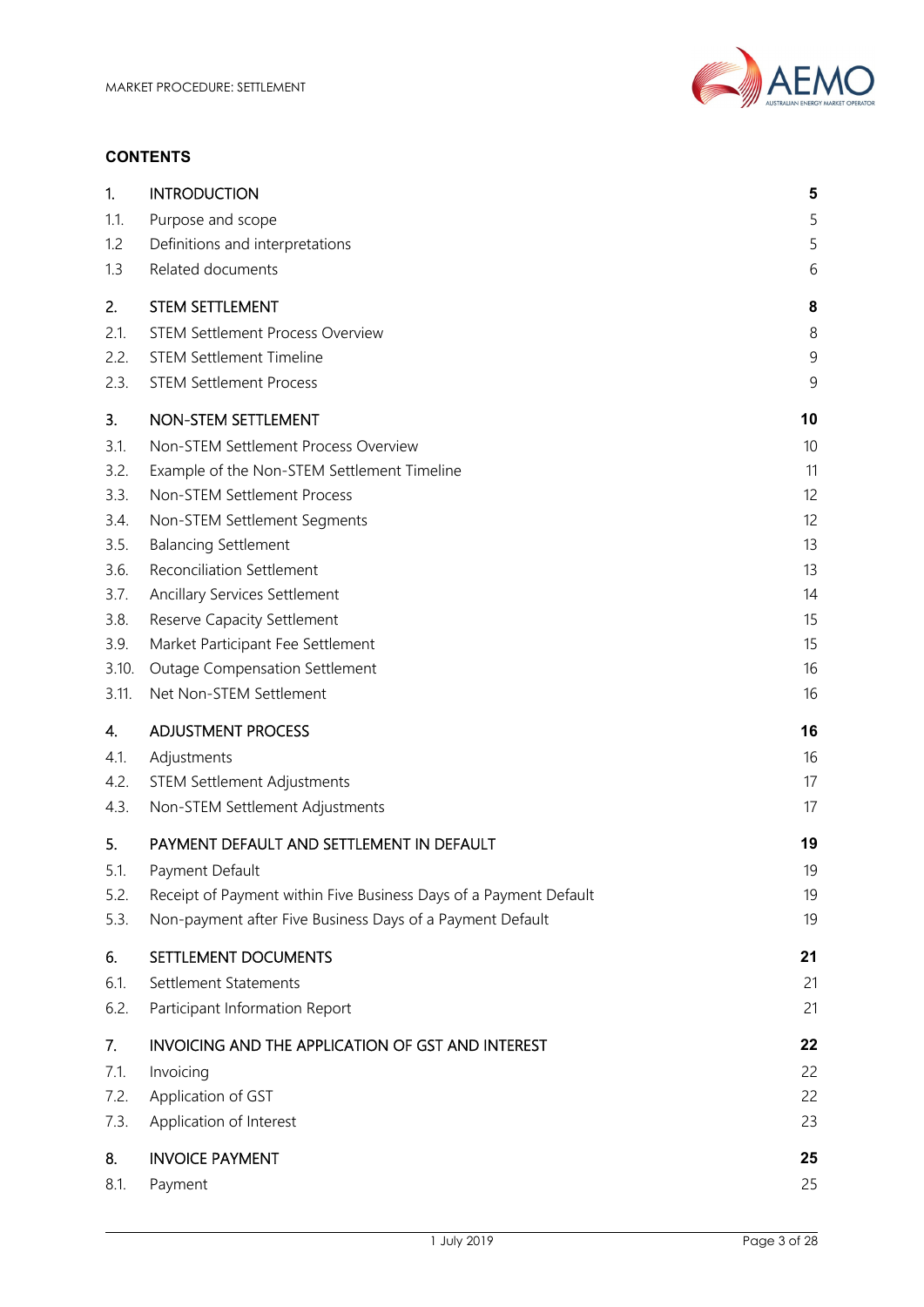

## 9. NOTICES OF DISAGREEMENTS AND DISPUTE **26**

9.1. Notice of Disagreement 26 9.2. Notice of Dispute 27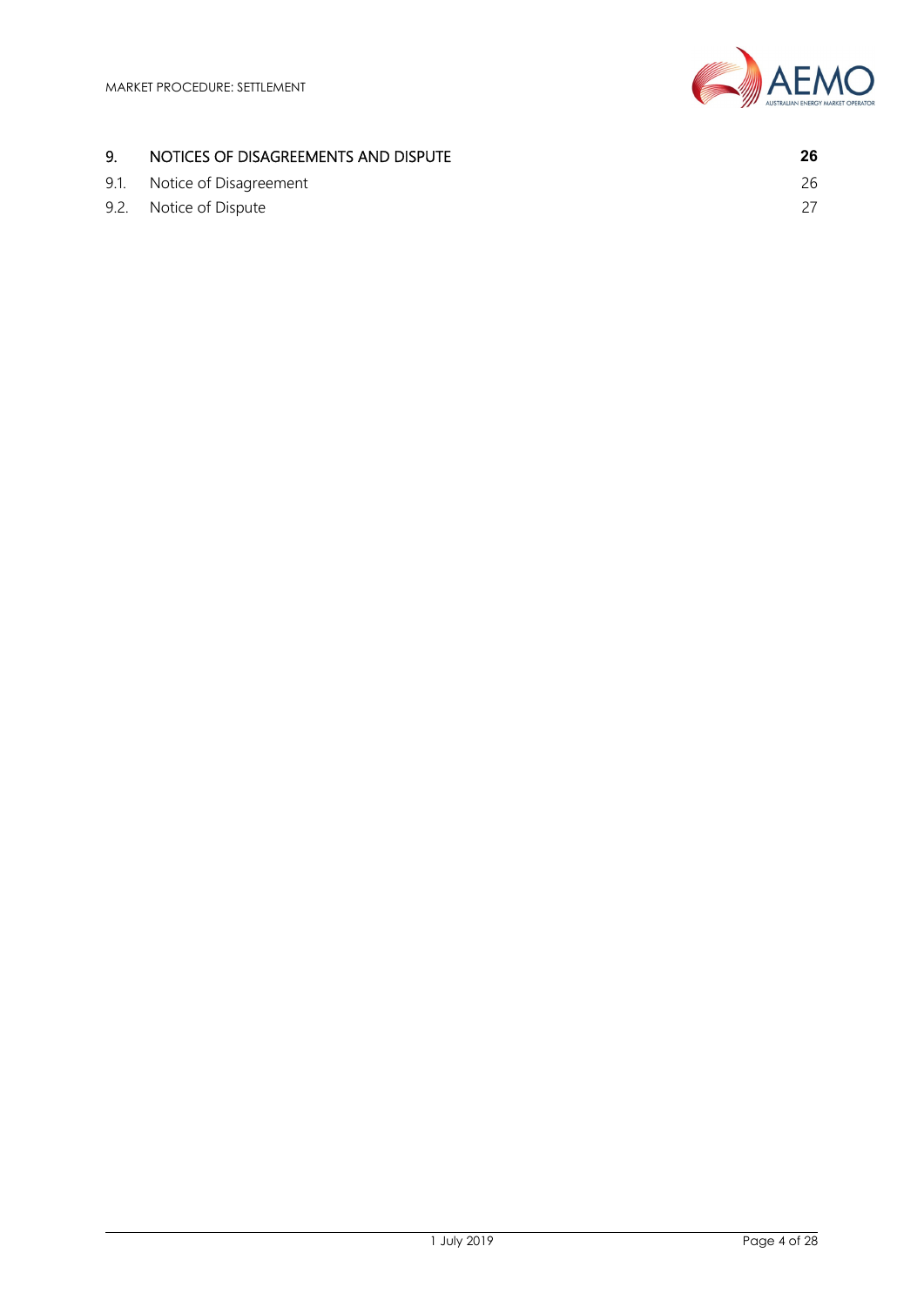

## **1. INTRODUCTION**

#### **1.1. Purpose and scope**

- 1.1.1 This is the Settlement Procedure made under clause 9.2.1 of the Wholesale Electricity Market Rules (WEM Rules).
- 1.1.2 This Procedure has effect only for the purposes set out in the WEM Rules and the WEM Rules prevail over these Procedures to the extent of any inconsistency.
- 1.1.3 In this Procedure, where obligations are conferred on a Rule Participant, that Rule Participant must comply with the relevant obligations in accordance with clauses, 2.9.7, 2.9.7A, 2.9.7B, 2.9.7C and 2.9.8 of the WEM Rules, as applicable
	- (a) The purpose of this Procedure is to outline the following;the settlement processes for:
		- (i) STEM transactions settled on a weekly basis;
		- (ii) Non-STEM transactions settled on a monthly basis;
		- (iii) The Adjustment Process; and
		- (iv) settlement of the market in the event that a Market Participant defaults on payment;
	- (b) the application of taxes and interest to settlement transactions; and
	- (c) the calculation and issuing Settlement Statements, Participant Information Reports and Invoices, payment of Invoices and issuing Notices of Disagreement and Notices of Dispute.

## **1.2 Definitions and interpretations**

#### **1.2.1 Glossary**

Terms defined in the WEM Rules have the same meaning in this Procedure unless otherwise specified in this clause.

The words, phrases and abbreviations in the table below have the meanings set out opposite them in the table when used in this Procedure.

| Term                                   | Definition                                                                                                                                                                                                                                   |
|----------------------------------------|----------------------------------------------------------------------------------------------------------------------------------------------------------------------------------------------------------------------------------------------|
| <b>Adjustment Process</b>              | The process undertaken by AEMO to recalculate the transactions in the market, in<br>accordance with clause 9.16.3 of the WEM Rules.                                                                                                          |
| <b>Ancillary Service</b><br>Settlement | The process of calculating a Rule Participant's transactions pertaining to their Ancillary<br>Service segment in accordance with clause 9.9 of the Market Rules and reflected in the<br>Non-STEM Settlement Statement for the Trading Month. |
| AustraClear                            | The electronic funds transaction system used by AEMO and Rule Participants to settle<br>market payments.                                                                                                                                     |
| <b>Balancing Settlement</b>            | The process of calculating a Rule Participant's transactions pertaining to their<br>Balancing segment in accordance with clause 9.8 of the Market Rules and reflected in<br>the Non-STEM Settlement Statement for the Trading Month.         |
| Default Levy Settlement                | The process of calculating and allocating a Rule Participant's share of a Payment<br>Default amount.                                                                                                                                         |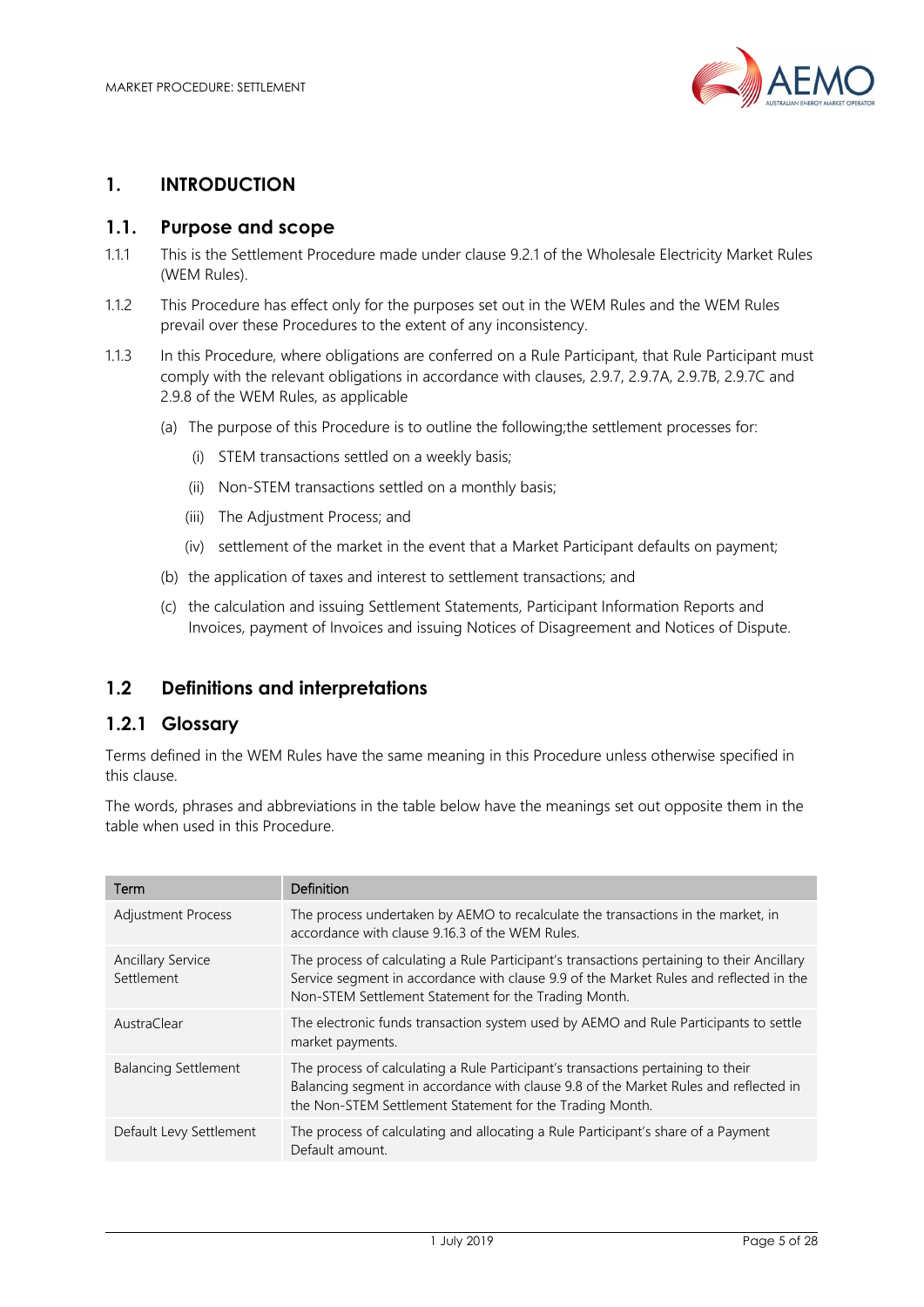

| Term                                     | Definition                                                                                                                                                                                                                                                                                                                                                                                                    |
|------------------------------------------|---------------------------------------------------------------------------------------------------------------------------------------------------------------------------------------------------------------------------------------------------------------------------------------------------------------------------------------------------------------------------------------------------------------|
| Market Participant Fee<br>Settlement     | The process of calculating a Rule Participant's transactions pertaining to its fees<br>associated with the services provided by AEMO (including in its capacity as System<br>Management), and the Economic Regulation Authority as described in clause 2.24 of<br>the WEM Rules, in accordance with clause 9.13 of the WEM Rules and reflected in the<br>Non-STEM Settlement Statement for the Trading Month. |
| Non-STEM Settlement                      | The process of calculating a Rule Participant's net settlement amount for all<br>transactions and amounts other than those pertaining to the STEM, in accordance<br>with clause 9.14 of the WFM Rules                                                                                                                                                                                                         |
| Non-STEM Settlement<br>Statement         | The statement issued by AEMO, to a Rule Participant. A settlement statement for a<br>Trading Month containing the information described in clause 9.18.3 of the WEM<br>Rules." containing the transactions during a Trading Day, other than those transactions<br>pertaining to the STEM.                                                                                                                     |
| <b>Outage Compensation</b><br>Settlement | The process of calculating a Rule Participant's transactions pertaining to its Outage<br>compensation segment in accordance with clause 9.10 of the WEM Rules and reflected<br>in the Non-STEM Settlement Statement for the Trading Month.                                                                                                                                                                    |
| Participant Information<br>Report (PIR)  | A report produced by AEMO specifying the variable inputs and calculations for each<br>transaction made by a Rule Participant during a Trading Day.                                                                                                                                                                                                                                                            |
| <b>Reconciliation Settlement</b>         | The process of calculating a Rule Participant's transactions pertaining to their<br>reconciliation segment, as reflected in the Non-STEM Settlement Statement for the<br>Trading Month.                                                                                                                                                                                                                       |
| Reserve Capacity<br>Settlement           | The process of calculating a Rule Participant's transactions pertaining to their Reserve<br>Capacity segment, as reflected in the Non-STEM Settlement Statement for the Trading<br>Month.                                                                                                                                                                                                                     |
| Settlement Date                          | The date upon which a Rule Participant must make a payment to AEMO for a<br>settlement Invoice.                                                                                                                                                                                                                                                                                                               |

# **1.2.2 Interpretation**

The following principles of interpretation apply to these Procedures unless otherwise expressly indicated:

- (a) References to time are references to Australian Western Standard Time.
- (b) terms that are capitalised, but not defined in this Procedure, have the meaning given in the WEM Rules;
- (c) to the extent that this Procedure is inconsistent with the WEM Rules, the WEM Rules prevail to the extent of the inconsistency;
- (d) a reference to the WEM Rules or Market Procedures includes any associated forms required or contemplated by the WEM Rules or Market Procedures; and
- (e) words expressed in the singular include the plural and vice versa

# **1.3 Related documents**

l

The following Market Procedures, Power System Operation Procedures and market documents (available on Market Web-Site<sup>1</sup>) provide background information to this Procedure:

<sup>&</sup>lt;sup>1</sup> Available at http://aemo.com.au/Electricity/Wholesale-Electricity-Market-WEM/Procedures.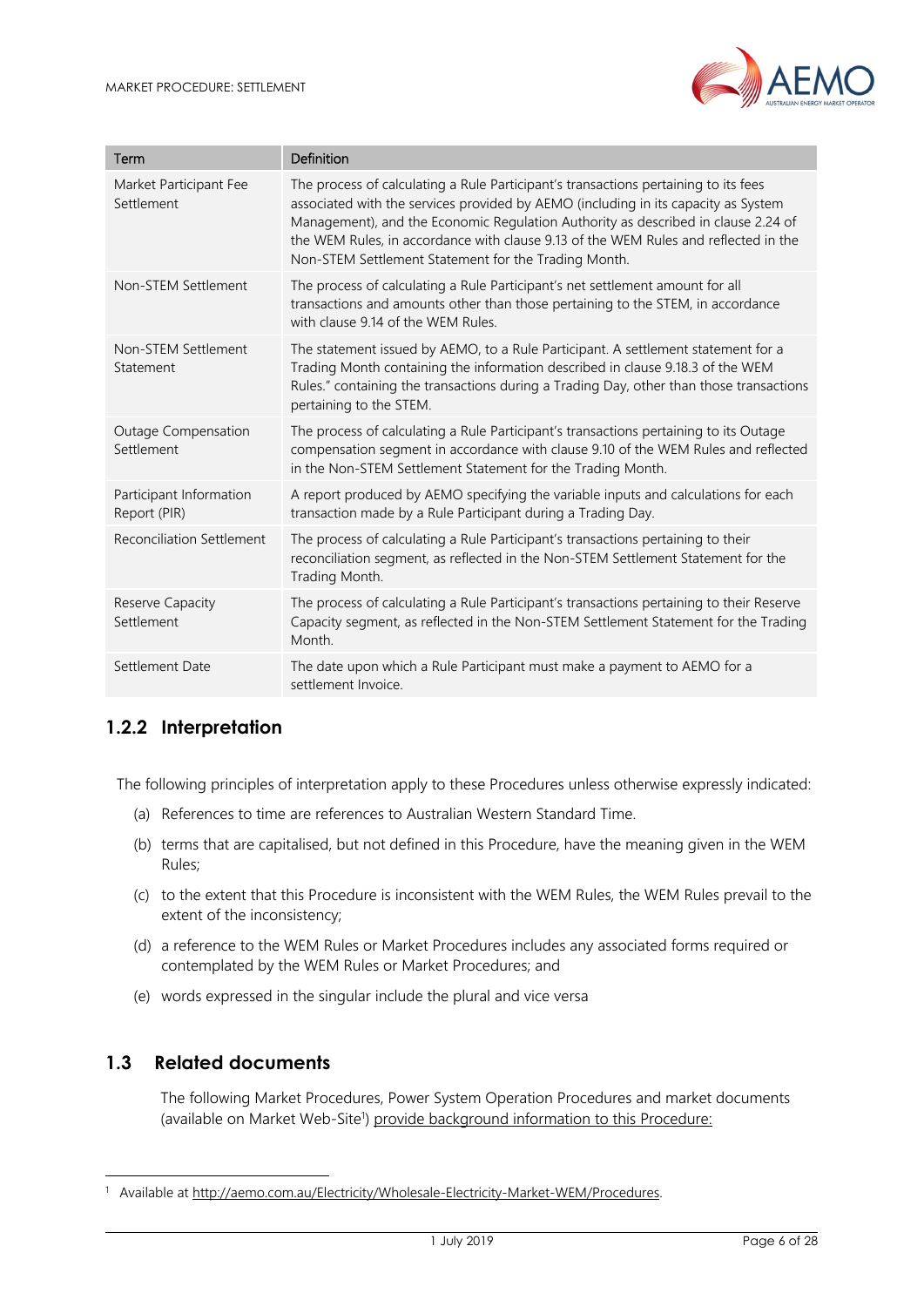

| Reference    | Title                                                       |
|--------------|-------------------------------------------------------------|
| A            | Market Procedure: Capacity Credit Allocation                |
| <sup>B</sup> | Market Procedure: Meter Data Submissions                    |
|              | Market Procedure: Prudential Requirements                   |
| $\mathsf{D}$ | Market Procedure: Capacity Credit Allocation                |
| E            | Market Procedure: Individual Reserve Capacity Requirement   |
| F            | Settlement Cycle Timeline, available on the Market Web Site |
| G            | Product Calculation Sheet, available on request             |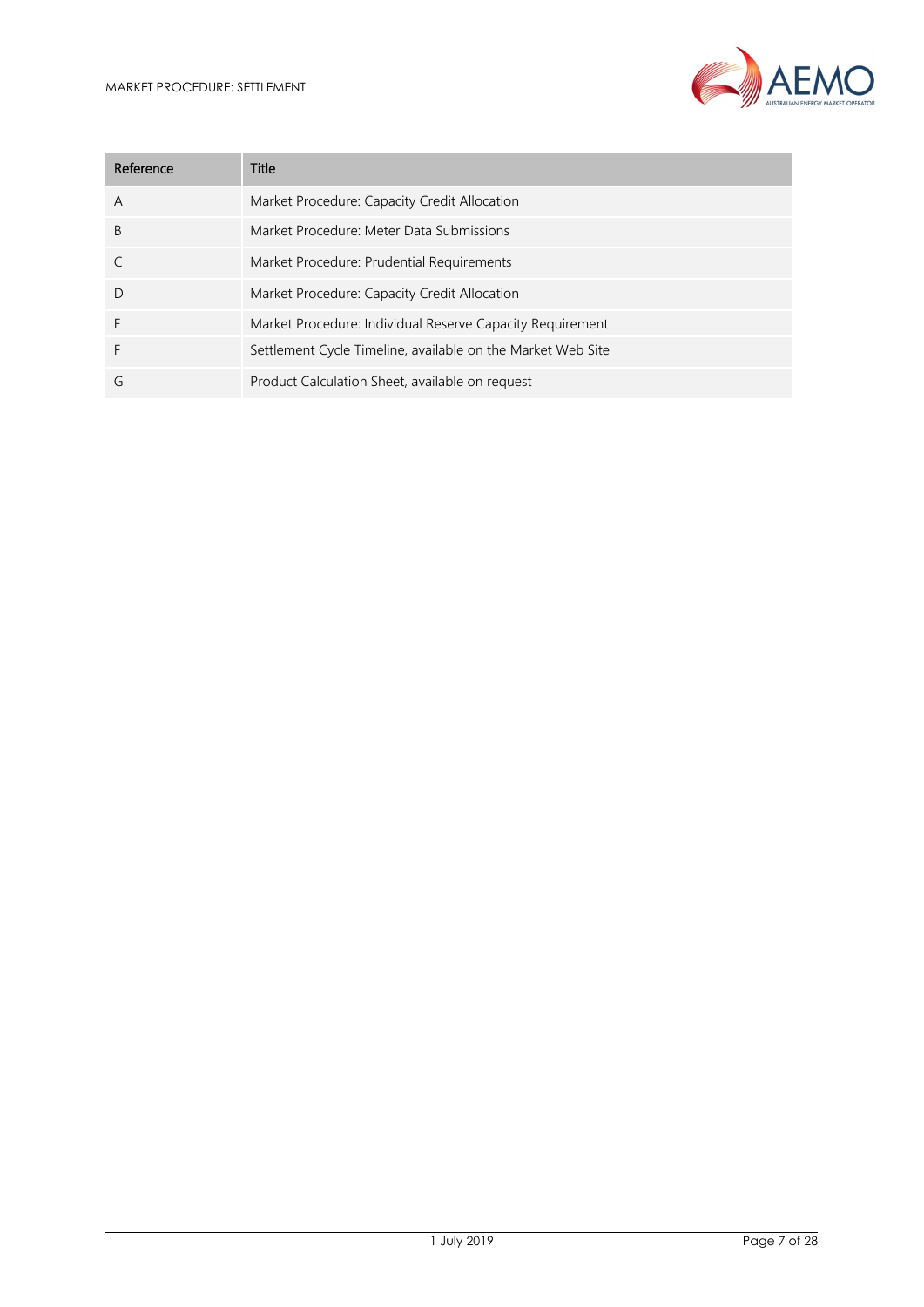

## **2. STEM SETTLEMENT**

## **2.1. STEM Settlement Process Overview**

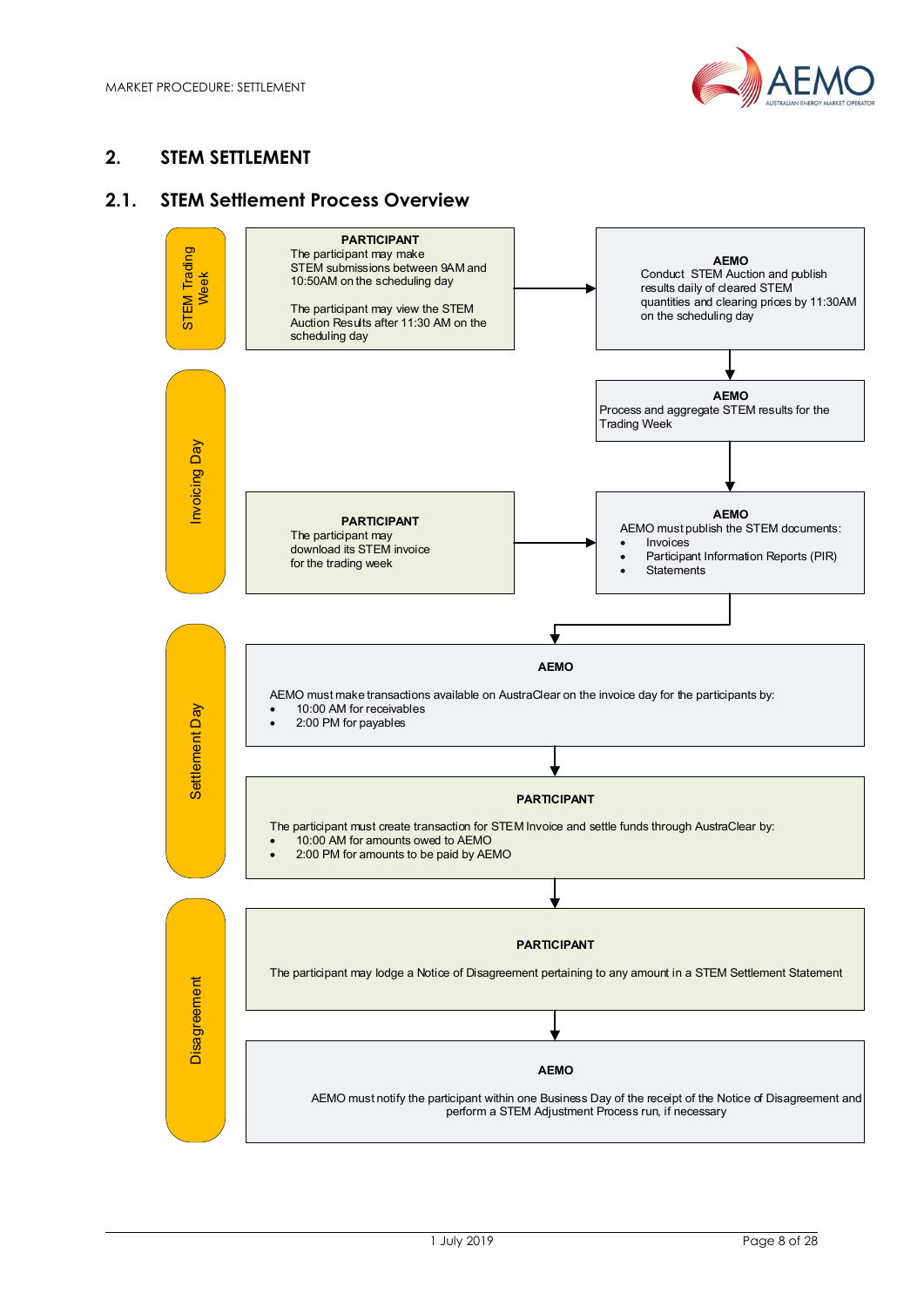

## **2.2. STEM Settlement Timeline**



- **2.3. STEM Settlement Process**AEMO must settle a STEM Trading Week in accordance with the settlement cycle timeline **[Clause 9.17.1].** The settlement cycle timeline defines the applicable dates for each of the events for each STEM Trading Week, including:
	- (a) the start of the Trading Week;
	- (b) the end of the Trading Week;
	- (c) the statement and Invoice date;
	- (d) the Settlement Date; and
	- (e) the disagreement deadline.
- 2.3.2. During a STEM Trading Week, a Rule Participant may make submissions and participate in the STEM. The STEM Trading Week begins at the Trading Interval commencing at 8:00 AM on Thursday and ends on the Trading Interval commencing at 7:30 AM on the following Thursday.
- 2.3.3. After a Trading Week, AEMO must calculate a Rule Participant's STEM settlement amount for a Trading Week in accordance with clause 9.6.1 of the WEM Rules.
- 2.3.4. On the first Business Day commencing after the end of a Trading Week, AEMO must issue to each Market Participant participating in the STEM [Clause 9.16.1(a)]:
	- (a) a STEM Settlement Statement for each of the Trading Days in the Trading Week in accordance with step 6.1 of this Procedure;
	- (b) an Invoice for the STEM Settlement Statements in the Trading Week, referred to at step 2.3.4(a) above, in accordance with step 7.1 of this Procedure.
	- (c) AEMO must also issue a STEM a STEM PIR for each of the Trading Days in the Trading Week in accordance with step 6.2 of this Procedure.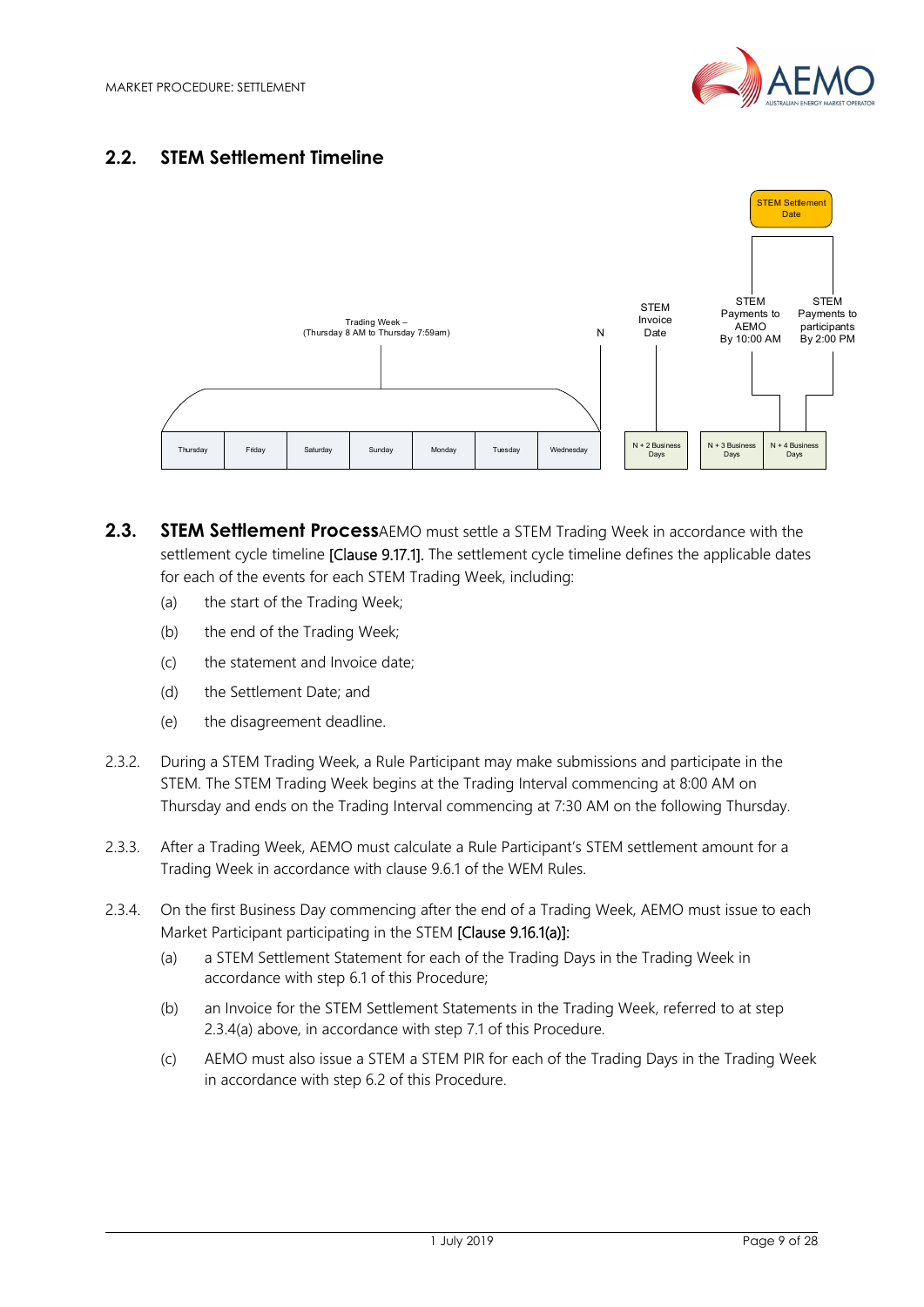- 2.3.5. On the second Business Day following the provision of STEM Settlement Statement, PIR and Invoice by AEMO to a Rule Participant under step 2.3.4 of this Procedure [Clause 9.22], AEMO and the Rule Participant must settle each Invoice in accordance with section 8 of this Procedure. [Clause 9.16.1(
- 2.3.6. If a STEM Market Participant disagrees with any amount stated in the STEM Settlement Statement issued under step 2.3.4 of this Procedure, the STEM Market Participant may under clause 9.20 of the WEM Rules issue a Notice of Disagreement to AEMO by the STEM Settlement Disagreement Deadline, outlined at clause 9.16.1(c) of the WEM Rules, in accordance with the steps in section 9 of this Procedure. [Clause 9.17.3]

## **3. NON-STEM SETTLEMENT**

## **3.1. Non-STEM Settlement Process Overview**

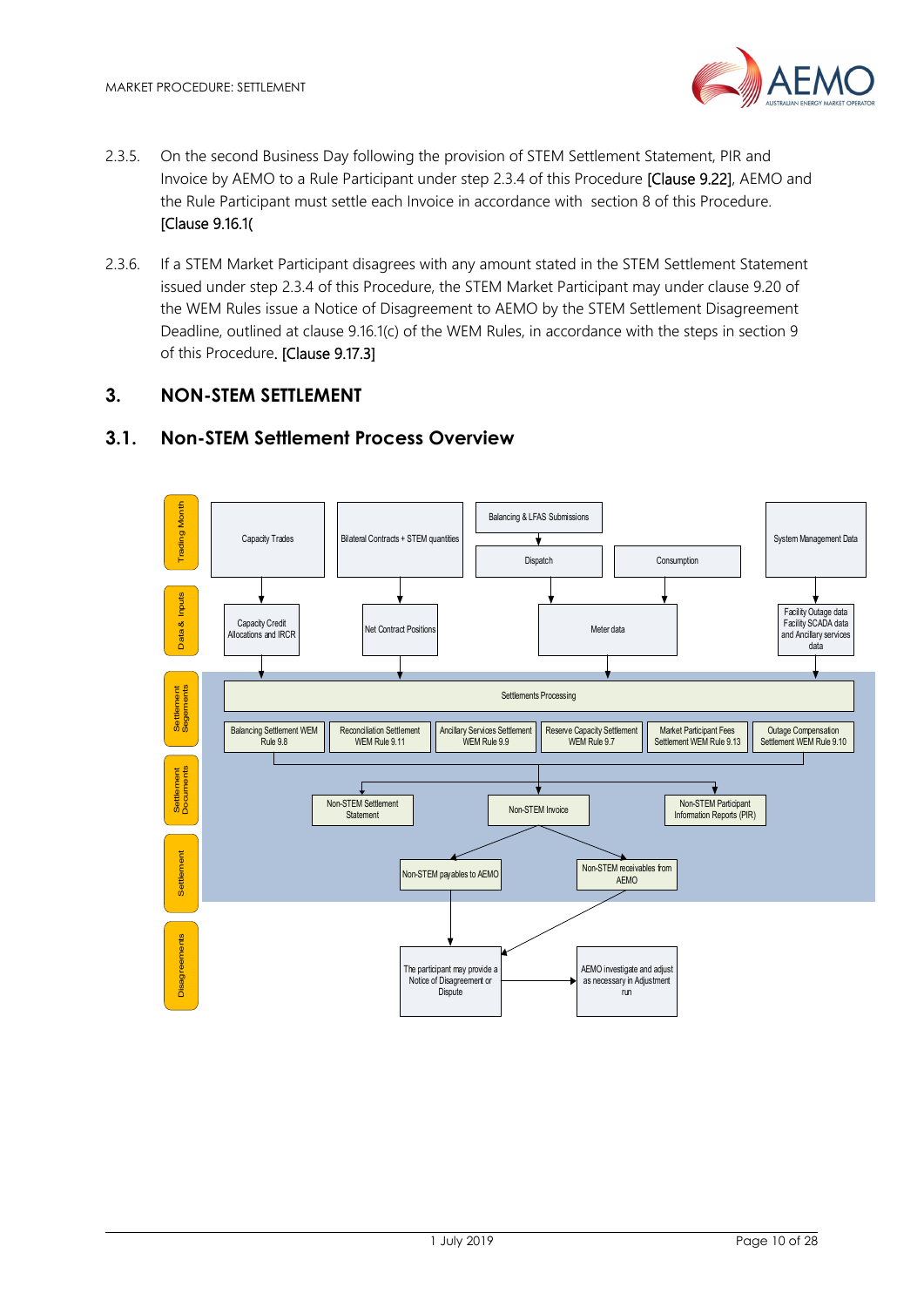



# **3.2. Example of the Non-STEM Settlement Timeline**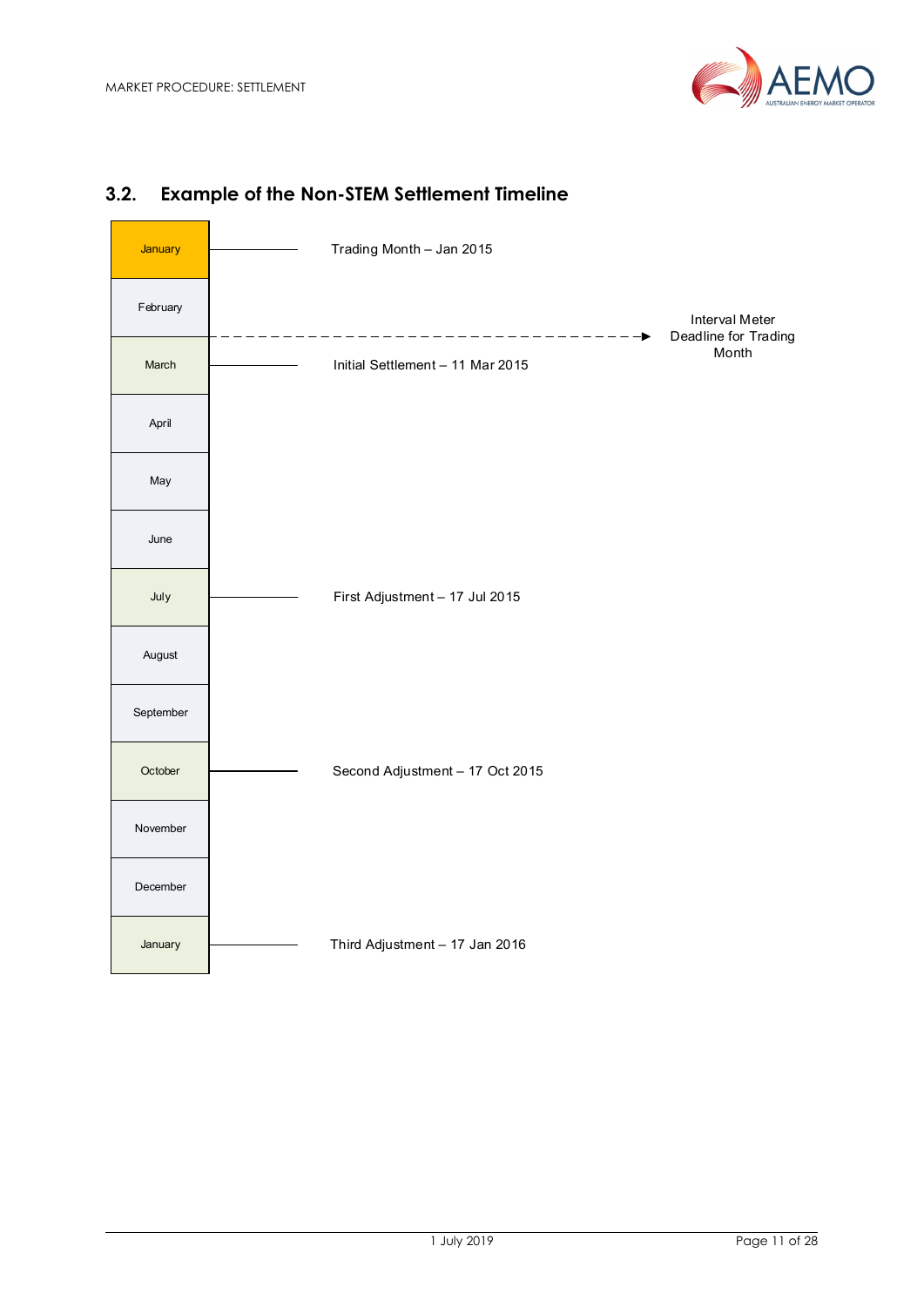

## **3.3. Non-STEM Settlement Process**

- 3.3.1. AEMO must process and settle all transactions, other than those undertaken in the STEM for the Trading Month, in accordance with the dates specified in the settlement cycle Timeline. [Clause] 9.16.2]
- 3.3.2. Non-STEM Settlement calculations for the Trading Month must use the Meter Data Submissions received up to the Interval Meter Deadline for the respective Trading Month.
- 3.3.3. The Interval Meter Deadline occurs on the first Business Day of the second month following the month when the Trading Month commenced [Clause 9.16.2(a)]. This deadline is the date that the Metering Data Agent must provide metering data to AEMO to settle for the Trading Month.
- 3.3.4. Prior to commencing the Non-STEM Settlement process for the Trading Month, AEMO must determine the Individual Reserve Capacity Requirement and the Capacity Credit Allocation for each Rule Participant in accordance with the Market Procedure: Individual Reserve Capacity Requirements and Market Procedure: Capacity Credit Allocation.
- 3.3.5. AEMO must use the following information when calculating the Non-STEM Settlement amount [Clause 9.3.1]:
	- (a) the Ancillary Service, and outage compensation settlement data described in clause 3.22 of the WEM Rules;
	- (b) the Reserve Capacity settlement data described in clause 4.29 of the WEM Rules; and
	- (c) the Energy Market Settlement data described in clause 6.21 of the WEM Rules.
- 3.3.6. AEMO must issue a Non-STEM Settlement Statement for the Trading Month, the date must be not less than three Business Days and not more than five Business Days after the Interval Meter Deadline [Clause 9.16.2(c)].
- 3.3.7. AEMO must issue a Non-STEM Settlement Invoice for the Trading Month on the sixth Business Day of the second month following the month in which the Trading Month being settled commenced [Clause 9.16.2(d)].
- 3.3.8. AEMO and Rule Participants must settle the amounts stated in the Non-STEM Settlement Invoice issued in accordance with step 3.3.7 of this Procedure, on the seventh Business Day after the Interval Meter Deadline, and provide payment in accordance with the steps in step 8.1 of this Procedure [Clause 9.16.2(e)].
- 3.3.9. If a Rule Participant disagrees with any amount stated in the Non-STEM Settlement Statement issued in step 3.3.6 of this Procedure, the Market Participant may issue a Notice of Disagreement to AEMO by the Non-STEM Settlement Disagreement Deadline in accordance with the steps in section 9 of this Procedure [Clause 9.18.4].

## **3.4. Non-STEM Settlement Segments**

- 3.4.1. AEMO must process and calculate all transactions other than those undertaken in the STEM for the Trading Month and attribute them to each of the following Non-STEM Settlement segments:
	- (a) Balancing Settlement (refer to section 3.5 of this Procedure);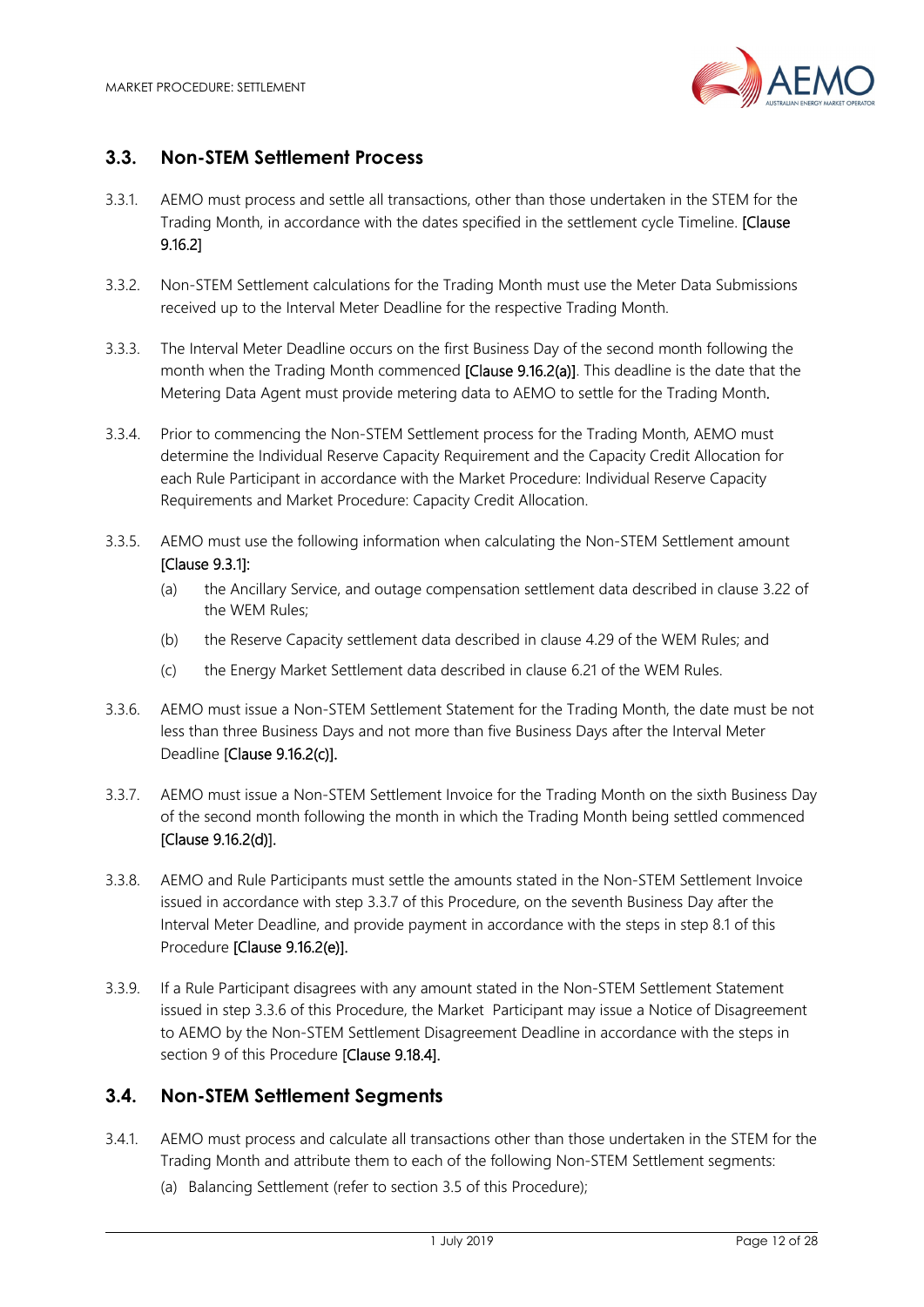

- (b) Reconciliation Settlement (refer to section 3.6 of this Procedure);
- (c) Ancillary Service Settlement (refer to section 3.7 of this Procedure);
- (d) Reserve Capacity Settlement (refer to section 3.8 of this Procedure);
- (e) Market Participant Fee Settlement (refer to section 3.9 of this Procedure); and
- (f) Outage Compensation Settlement (refer to section 3.10 of this Procedure).
- 3.4.2. AEMO must commence calculations of each Non-STEM Settlement segment after the Interval Meter Deadline and complete the calculations not less than three Business Days and not more than five Business Days after the Interval Meter Deadline for the Trading Month [Clause 9.16.2(c)].

#### **3.5. Balancing Settlement**

- 3.5.1. AEMO must calculate each Market Participant's Balancing Settlement amount for each Trading Interval of the Trading Month, in accordance with clause 9.8.1 of the WEM Rules.
- 3.5.2. AEMO must calculate the payment for dispatch of any Demand Side Programmes dispatched by AEMO (in its capacity as System Management) based on the Consumption Decreased Price specified by the Market Participant in the WEMS in accordance with Appendix 1 of the WEM Rules.
- 3.5.3. AEMO must calculate payments for generators dispatched Out of Merit for constrained on or constrained off compensation payments in accordance with clause 6.17.3, 6.17.4, 6.17.5 and 6.17.5A of the WEM Rules.
- 3.5.4. AEMO must calculate the monthly sum of each Rule Participant's Balancing Settlement amounts to determine the net Non-STEM Settlement amount for the Trading Month in accordance with step 3.11.1 of this Procedure.

#### **3.6. Reconciliation Settlement**

- 3.6.1. AEMO must calculate each Market Participant's share of the Reconciliation Settlement segment for the Trading Month, in accordance with clause 9.11.1 of the WEM Rules.
- 3.6.2. AEMO must allocate the costs of the Reconciliation Settlement segment to each Market Participant based on its consumption share, to pay for the following:
	- a) Balancing Settlement segment imbalance for the Trading Month;
	- b) constrained on and constrained off compensation payments;
	- c) differences in average marginal losses, from actual marginal losses;
	- d) dispatch of any Demand Side Programmes and;
	- e) shortfall in payment for Load Rejection Reserve Service, System Restart Service and Dispatch Support Service for the Trading Month.
- 3.6.3. AEMO must determine the consumption share for each Market Participant in each Trading Month, in accordance with clause 9.3.7 of the WEM Rules.
- 3.6.4. AEMO must use the calculated monthly value of each Rule Participant's Reconciliation Settlement amount to determine the net Non-STEM Settlement amount for the Trading Month in accordance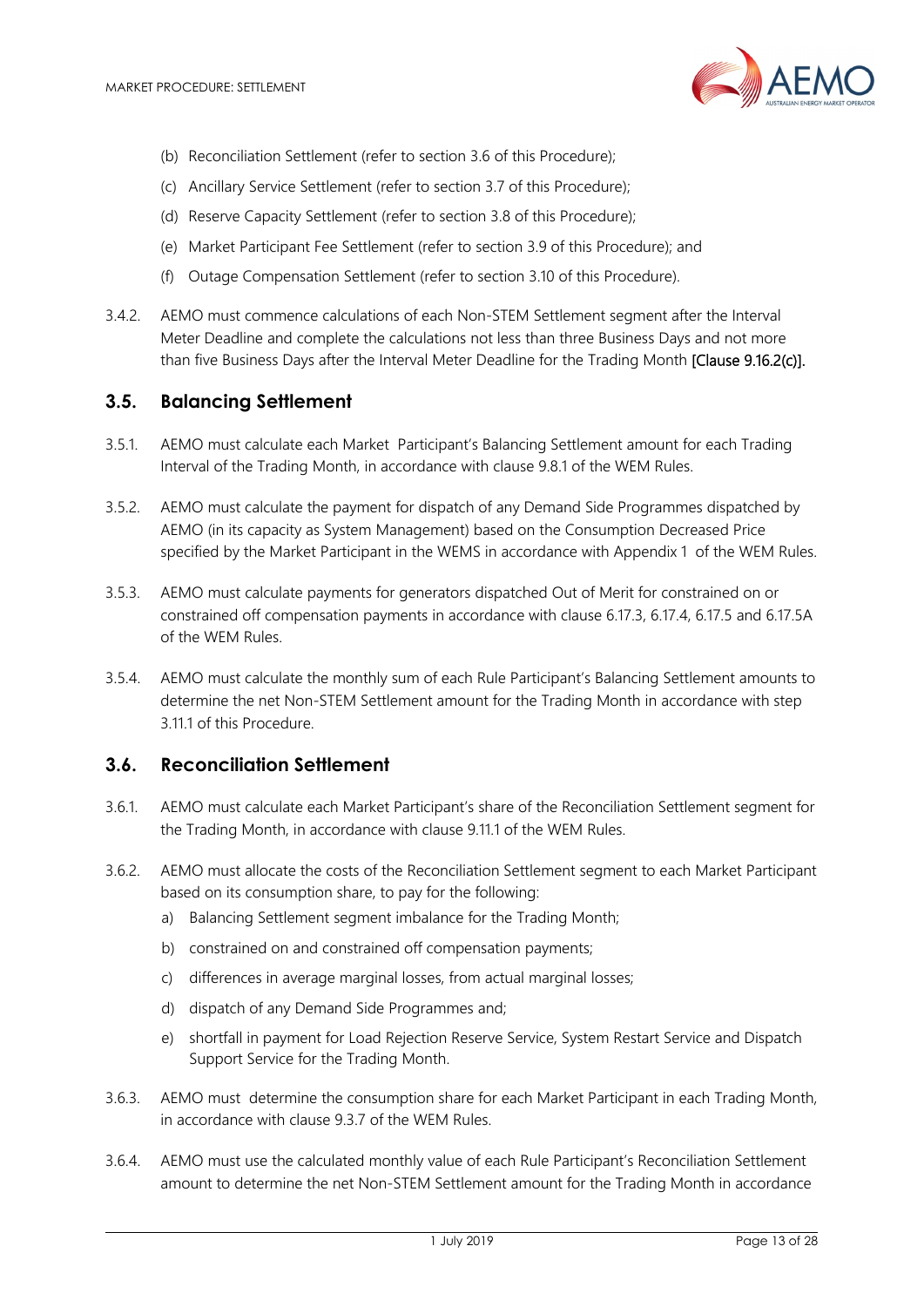

with step 3.11.1 of this Procedure

## **3.7. Ancillary Services Settlement**

- 3.7.1. AEMO must calculate each Rule Participant's share of the Ancillary Service Settlement segment for the Trading Month, in accordance with clause 9.9.1 of the WEM Rules.
- 3.7.2. AEMO must allocate the costs of Ancillary Services settlement segment for the Trading Month, to each Rule Participant, based on its consumption share in accordance with clause 9.9.1 of the WEM Rules.
- 3.7.3. AEMO must calculate the Synergy Ancillary Service provider payment for the Trading Month, in accordance with clause 9.9.1 of the WEM Rules.
- 3.7.4. AEMO must calculate the *"ASP\_Payment"* to pay for contracted Ancillary Services provided by a Rule Participant, which is not Synergy, for the Trading Month, in accordance with clause 9.9.3 of the WEM Rules.
- 3.7.5. AEMO must calculate the *"LF\_Market\_Payment"* to pay a Rule Participant for providing Load Following Services to maintain system frequency, for the Trading Month, in accordance with clause 9.9.2(d) of the WEM Rules.
- 3.7.6. AEMO must calculate the *"LF\_Capacity\_Cost\_Share"* for each Rule Participant, based on its market share of metered quantities for Non-Scheduled Generators, Non-Dispatchable and Interruptible Loads, for the Trading Month, in accordance with clause 9.9.2(p) of the WEM Rules.
- 3.7.7. AEMO must calculate the *"LF\_Market\_Cost\_Share"* for each Rule Participant, based on its market share of metered quantities for Non-Scheduled Generators, Non-Dispatchable and Interruptible Loads, for the Trading Month, in accordance with clause 9.9.2(n) of the WEM Rules.
- 3.7.8. AEMO must calculate the *"SR\_Availability\_Cost\_Share"* for each Market Generator, based on its proportion of deemed risk that its generator(s) imposes on the system, for the Trading Month, in accordance with clause 9.9.2(l) of the WEM Rules.
- 3.7.9. AEMO must update the costs in the settlement system for each Trading Month to each Market Customer for Load Rejection Reserve Service, System Restart Service and Dispatch Support Service in accordance with clause 3.22.1 of the WEM Rules. The allocation is based on the consumption share for the Trading Month in accordance with clauses 9.9.1 and 9.3.7 of the WEM Rules.
- 3.7.10. AEMO must use the calculated monthly value of each Rule Participant's Ancillary Service Settlement amount to determine the net Non-STEM Settlement amount for the Trading Month in accordance with step 3.11.1 of this Procedure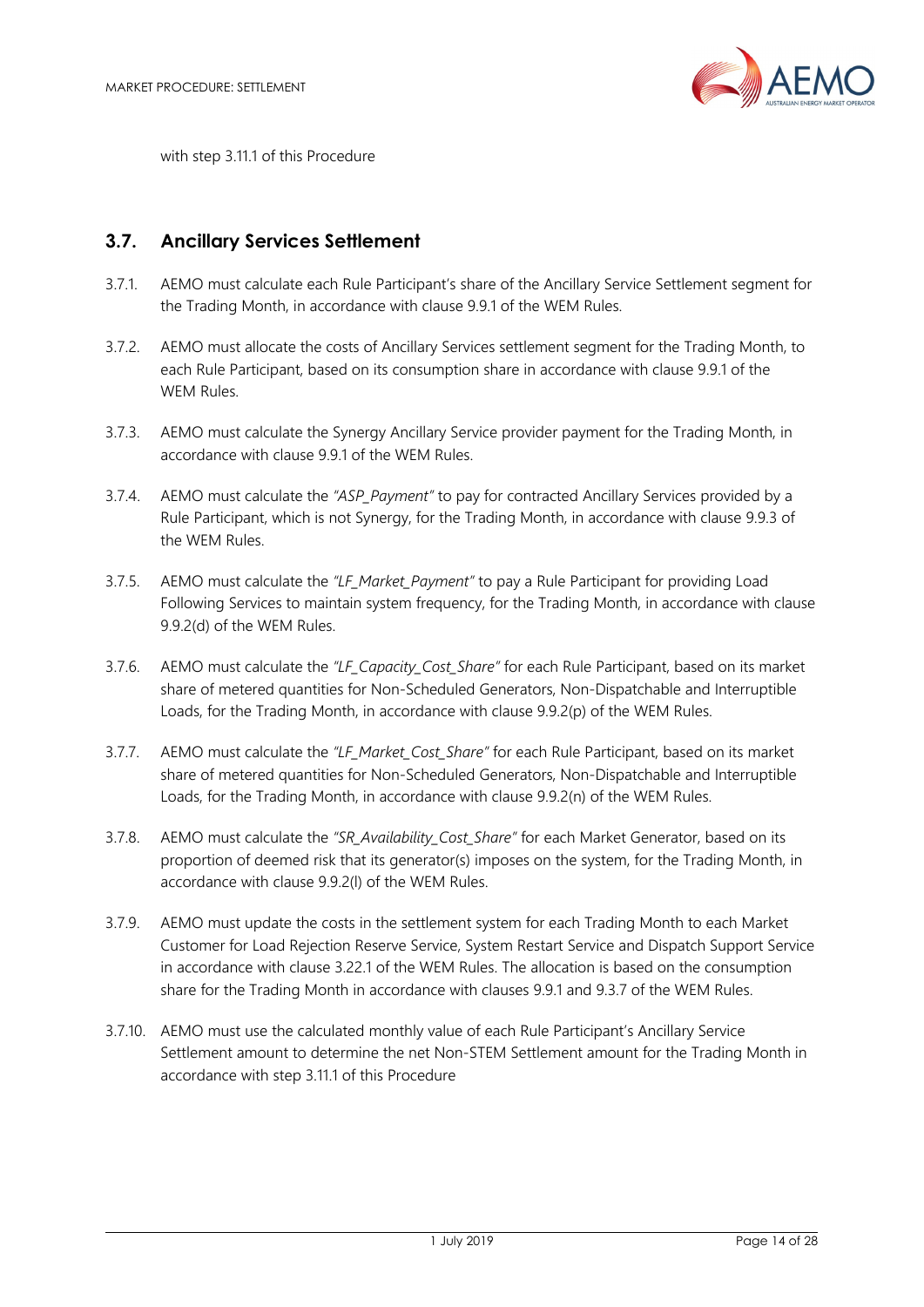

## **3.8. Reserve Capacity Settlement**

- 3.8.1. AEMO must calculate and allocate each Rule Participant's share of the Reserve Capacity Settlement segment for the Trading Month, in accordance with clause 9.7.1 of the WEM Rules.
- 3.8.2. AEMO must calculate the quantity and amount payable for any uncontracted Capacity Credits not covered by Special Price Arrangements and which are not allocated to another Rule Participant for the Trading Month and apply the Monthly Reserve Capacity Price.
- 3.8.3. AEMO must calculate the quantity and amount payable for contracted Capacity Credits covered by Special Price Arrangements and which are not allocated to another Rule Participant for the Trading Month and apply the Monthly Special Reserve Capacity Price.
- 3.8.4. AEMO must calculate the Trading Interval Capacity Cost Refund payable to AEMO by a Rule Participant for the Trading Month, in accordance with clause 4.26.2F of the WEM Rules.
- 3.8.5. AEMO must calculate the Intermittent Load Refund payable to AEMO by a Rule Participant for each Intermittent Load registered, for the Trading Month, in accordance with 4.28A.1 of the WEM Rules.
- 3.8.6. AEMO must calculate the supplementary capacity payment to be made by AEMO to a Rule Participant for the supplementary capacity provided for the Trading Month, in accordance with the Supplementary Capacity Contract under clause 4.24 of the WEM Rules.
- 3.8.7. AEMO must calculate the targeted Reserve Capacity Cost payment as defined under clause 4.28.1(a), for the cost of Reserve Capacity to be shared amongst those Market Customers who have not had sufficient Capacity Credits allocated to them for the Trading Month. AEMO must allocate the target Reserve Capacity Cost to each Market Customer in accordance with clause 4.28.3 of the WEM Rules.
- 3.8.8. AEMO must calculate the shared Reserve Capacity Cost amount for the Trading Month and allocate it to Market Customers in accordance with clause 4.28.4 of the WEM Rules.
- 3.8.9. AEMO must calculate the *"LF\_Capacity\_Cost"* as the total Load Following Service capacity payment to be paid by a Rule Participant to AEMO for the Trading Month, in accordance with clause 9.9.2(q) of the WEM Rules.
- 3.8.10. AEMO must use the calculated monthly value of each Rule Participant's Reserve Capacity Settlement amount to determine the net Non-STEM Settlement amount for the Trading Month, in accordance with step 3.11.1 of this Procedure.

## **3.9. Market Participant Fee Settlement**

- 3.9.1. AEMO must calculate each Rule Participant's share of the Market Participant Fee Settlement segment for the Trading Month, in accordance with clause 9.13.1 of the WEM Rules.
- 3.9.2. AEMO must charge a Market Participant Market Fees, System Management Fees and Regulator Fees for the Trading Month, determined under clause 2.24.2 of the WEM Rules.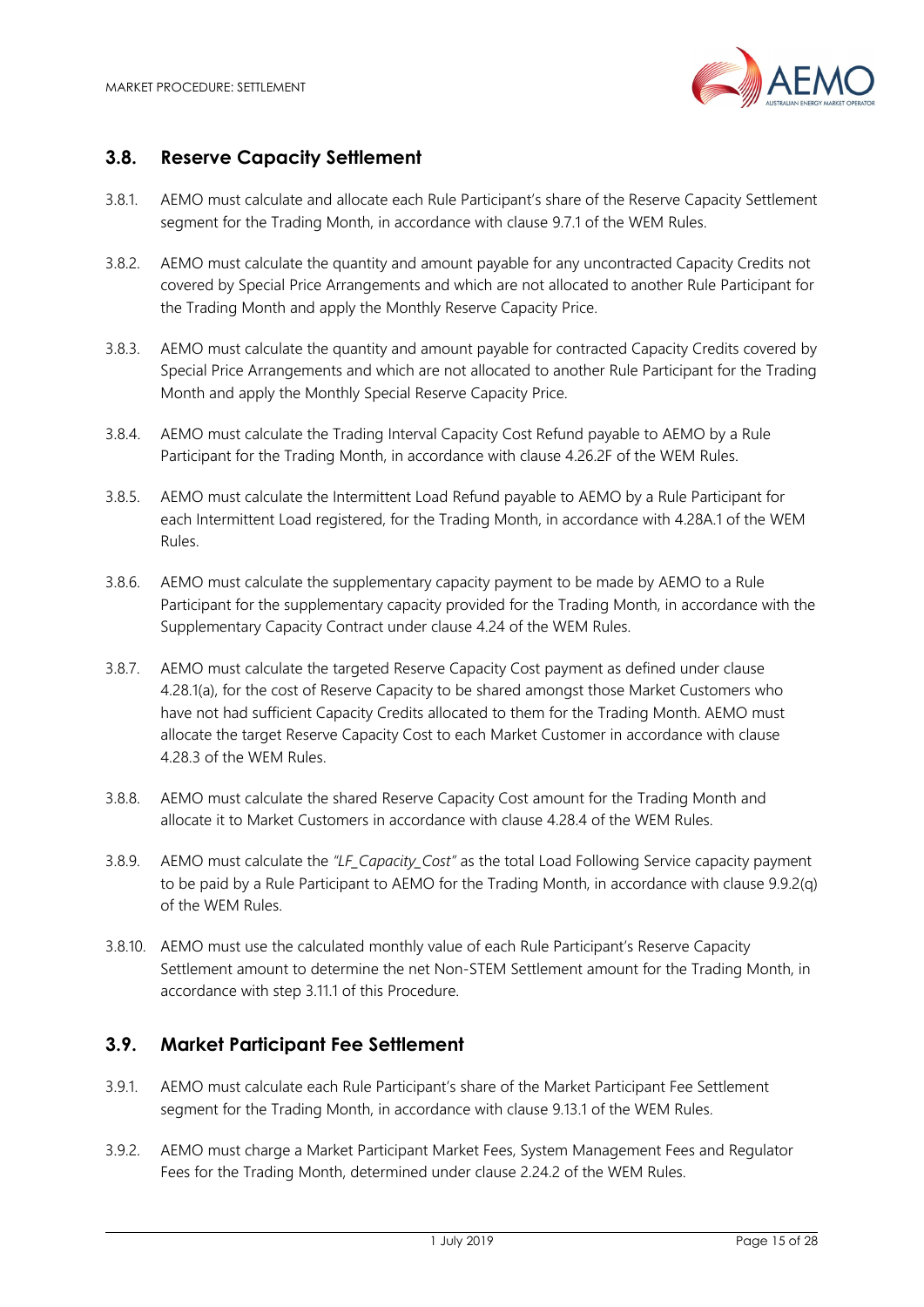

- 3.9.3. AEMO must allocate each Rule Participant's share of the Market Participant Fee Settlement segment for the Trading Month, on the basis of the quantity of energy generated and consumed by the Market Participant, in accordance with clause 9.13 of the WEM Rules.
- 3.9.4. AEMO must use the monthly value of each Market Participant's Market Participant Fee Settlement amount to determine the net Non-STEM Settlement amount for the Trading Month in accordance with step 3.11.1 of this Procedure.

#### **3.10. Outage Compensation Settlement**

- 3.10.1. AEMO must calculate each Market Participant's share of the Outage Compensation Settlement segment, for the Trading Month, in accordance with 9.10.1 of the WEM Rules.
- 3.10.2. AEMO must determine the Outage Compensation Settlement amount in accordance with clause 3.19.12(e) of the WEM Rules.
- 3.10.3. AEMO must allocate each Market Participant's share of the Outage Compensation Settlement segment for the Trading Month, on the basis of the consumption share for the Trading Month, in accordance with 9.10.1 of the WEM Rules.
- 3.10.4. AEMO must use the monthly value of each Market Participant's Outage Compensation Settlement amount to determine the net Non-STEM Settlement amount for the Trading Month in accordance with step 3.11.1 of this Procedure.

#### **3.11. Net Non-STEM Settlement**

- 3.11.1. AEMO must calculate the net Non-STEM Settlement amount for each Rule Participant, for the Trading Month, in accordance with clause 9.14.1 of the WEM Rules.
- 3.11.2. AEMO must issue a Non-STEM Settlement Statement and a PIR for each Non-STEM Settlement segment amount in accordance with the steps in section 6.1 and section 6.2 of this Procedure.
- 3.11.3. AEMO must issue an Invoice to each Market Participant for the net Non-STEM Settlement amount in accordance with the steps in section 7.1 of this Procedure.
- 3.11.4. AEMO and Market Participants must settle the net Non-STEM Settlement amount, for the Trading Month, on the Settlement Date specified on the settlement cycle timeline.

#### **4. ADJUSTMENT PROCESS**

#### **4.1. Adjustments**

- 4.1.1. AEMO must undertake the Adjustment Process for a STEM settlement if a Rule Participant lodges a Notice of Disagreement with respect to a STEM settlement amount and AEMO considers the STEM Settlement Statement to be inaccurate.
- 4.1.2. AEMO must undertake a monthly Adjustment Process for a Non-STEM Settlement in accordance with settlement cycle timeline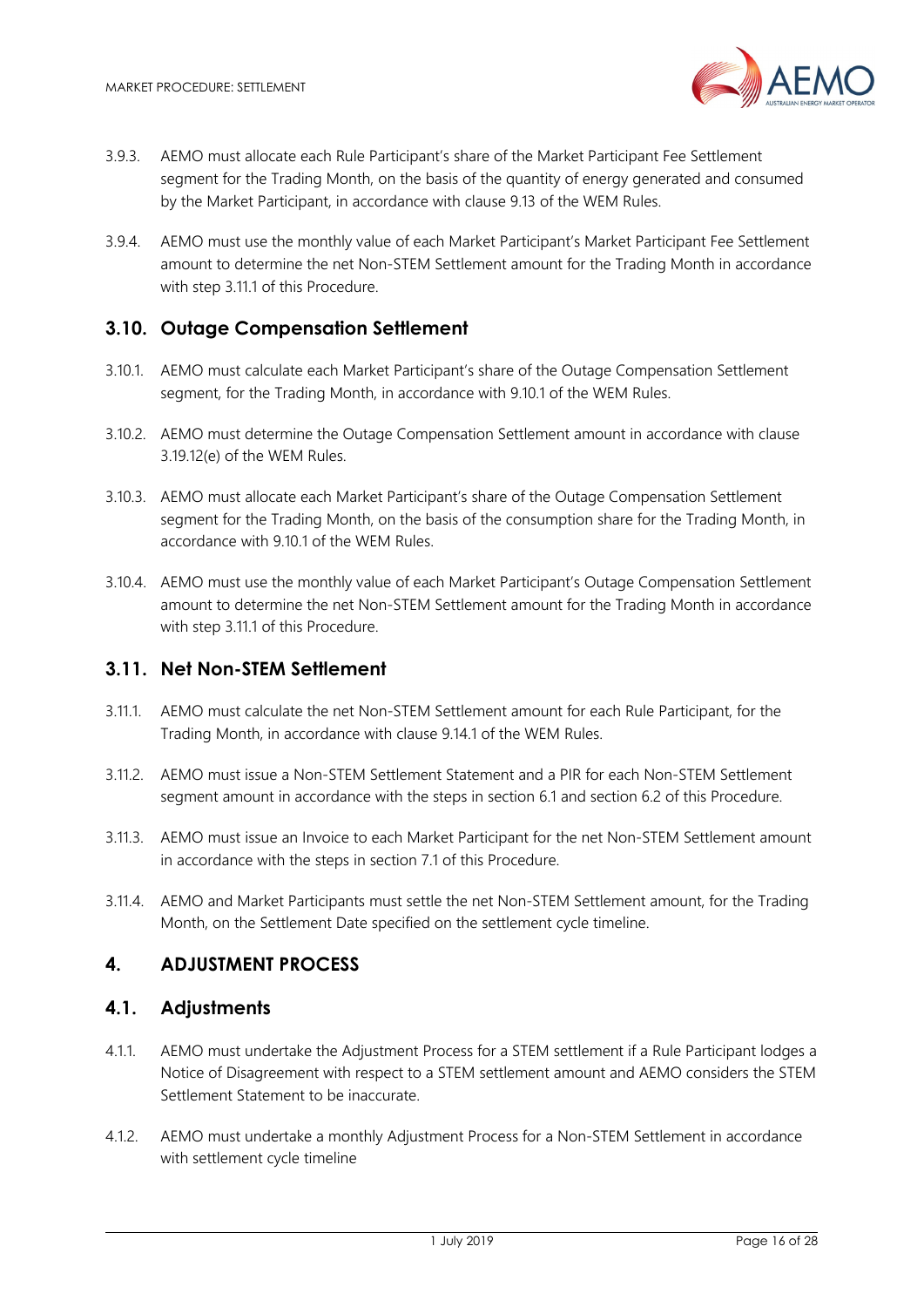

- 4.1.3. Where an Adjustment Process is required for a:
	- (a) STEM Settlement Statement amount, AEMO must undertake the steps in section 4.2 of this Procedure; or
	- (b) Non-STEM Settlement amount, AEMO must undertake the steps in section 4.3 of this Procedure.

## **4.2. STEM Settlement Adjustments**

- 4.2.1. If AEMO undertakes a STEM settlement Adjustment Process under step 4.1.1 of this Procedure, AEMO must commence the Adjustment Process two Business Days after the respective STEM Settlement Disagreement Deadline for the STEM Trading Week specified by the settlement cycle timeline.
- 4.2.2. AEMO must recalculate the amounts in the relevant STEM Settlement segments in accordance with the steps in section 2 of this Procedure, after first resolving any issues that may have caused the inaccuracy in the initial STEM Settlement Statement.
- 4.2.3. AEMO must issue an adjusted STEM Settlement Statement and PIR to each Rule Participant no later than 20 Business Days from commencing the STEM Adjustment Process and in accordance with the steps in sections 6.1 and 6.2 of this Procedure [Clause 9.16.4(b)].
- 4.2.4. AEMO must issue an adjusted Invoice for the Trading Week no later than two Business Days after the date of release of the adjusted STEM Settlement Statement and PIR in accordance with the steps in section 7.1 of this Procedure [Clause 9.16.4(c)].
- 4.2.5. AEMO must calculate accrued interest on any adjusted STEM settlement amount in accordance with the steps in section 7.3 of this Procedure.

#### **4.3. Non-STEM Settlement Adjustments**

- 4.3.1. When AEMO undertakes a Non-STEM Settlement Adjustment Process, AEMO must recalculate the amounts in the relevant Non-STEM Settlement segments in accordance with the steps in section 3 of this Procedure.
- 4.3.2. When undertaking an Adjustment Process AEMO must recalculate the amounts in the relevant Non-STEM Settlement segments taking into account any of the following information provided in relation to the previous Non-STEM Settlement Statement issued for the Trading Month that is being adjusted [Clause 9.19.1(a)].
	- (a) revised metering data provided by the Metering Data Agent;
	- (b) adjustment to Non-Balancing Dispatch Instruction Payments [Clause 9.9.1A]
	- (c) actions arising from any Notice of Disagreement;
	- (d) the resolution of any Notice of Dispute;
	- (e) any determination of Out of Merit generation made in accordance with clauses 6.16A.1(b)(i), 6.16A.2(b)(i), 6.16B.1(b)(i) or 6.16B.2(b)(i) of the WEM Rules;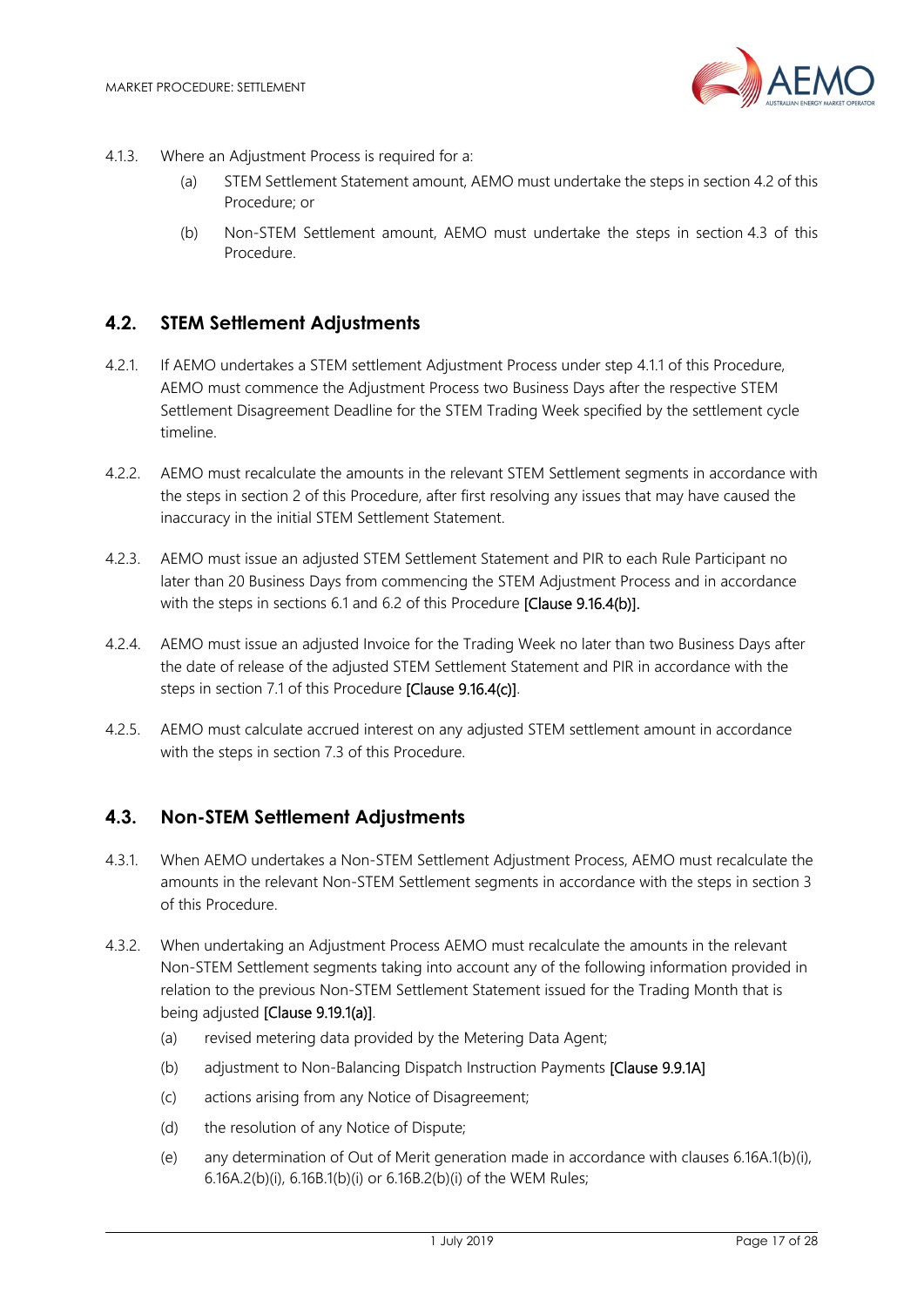

- (f) revised Market Fees rate, System Management Fee rate or Regulator Fee rate [Clause 9.16.3(d)]and
- (g) any adjustment required for GST purposes under clause 9.1.2 of the WEM Rules.
- 4.3.3. AEMO must follow the steps in section 3 of this Procedure to recalculate and reallocate the Non-STEM Settlement segment.
- 4.3.4. AEMO must issue an adjusted Non-STEM Settlement Statement and PIR no later than 20 Business Days after the date of commencement of the Adjustment Process for the respective Non-STEM Settlement Statement for a Trading Month, in accordance with the steps in sections 6.1 and 6.2 of this Procedure.
- 4.3.5. AEMO must issue an adjusted Non-STEM Settlement Invoice two Business Days after the Non-STEM Settlement Statement and PIR are issued in accordance with the steps in section 7.1 of this Procedure. The adjusted Invoice must only include a net amount to be paid by either the Rule Participant or AEMO to reflect the adjusted Non-STEM Settlement amount for the Trading Month. The adjusted Invoice must take into account any amount from previous Adjustments Processes made under clause 9.19 of the WEM Rules.
- 4.3.6. AEMO must calculate accrued interest on any adjusted Non-STEM Settlement amount in accordance with the steps in section 7.3 of this Procedure.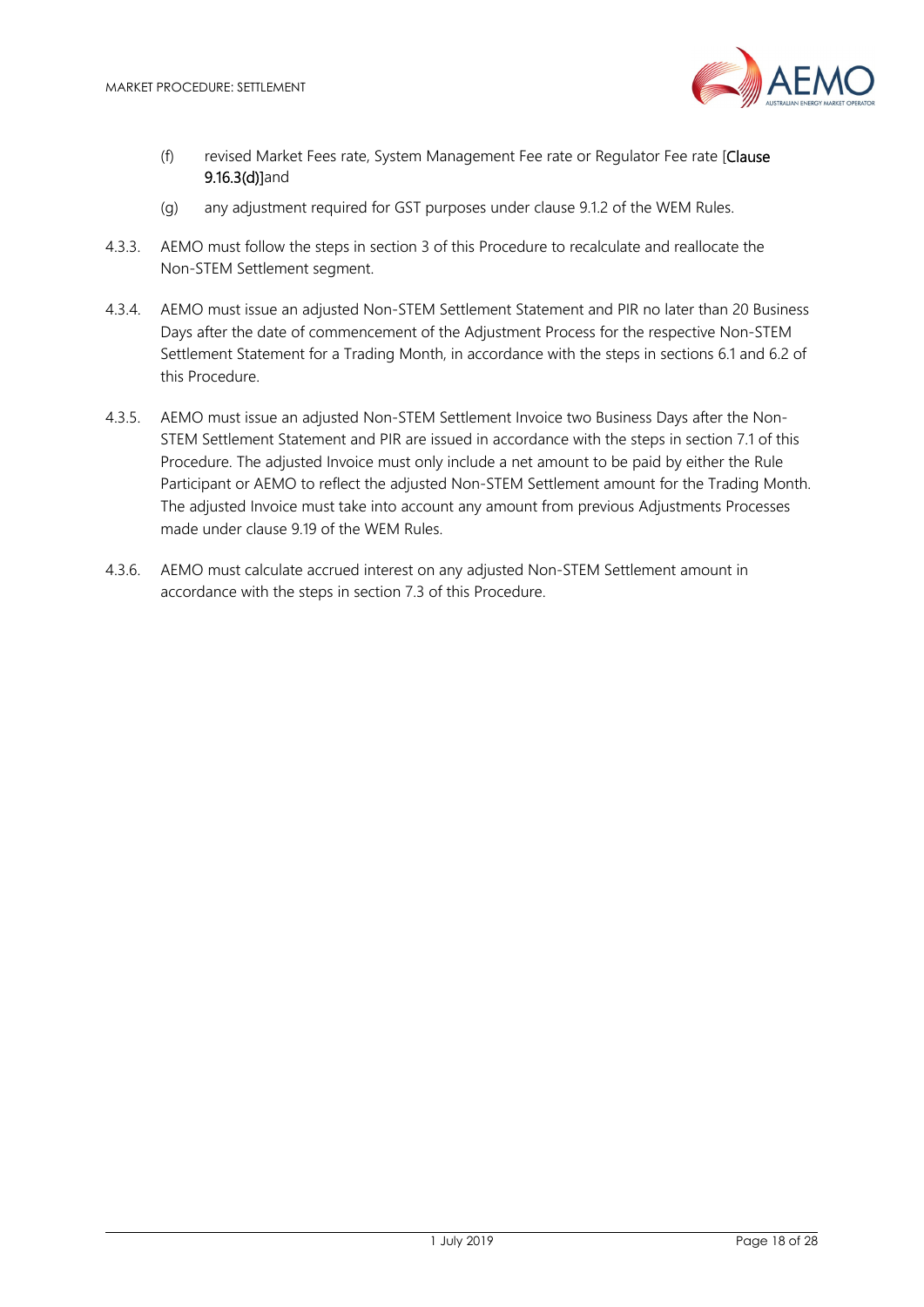

# **5. PAYMENT DEFAULT AND SETTLEMENT IN DEFAULT**

## **5.1. Payment Default**

- 5.1.1. If a Rule Participant fails to make a payment to AEMO by the Settlement Date, then AEMO must Draw Upon any Credit Support held by AEMO in accordance with the Market Procedure: Prudential Requirements.
- 5.1.2. If at any time the Total Amount received by AEMO is not sufficient to settle the outstanding Invoice amount owed to AEMO, AEMO is only liable to make payments limited to the Total Amount, in accordance with clause 9.24.3A of the WEM Rules.
- 5.1.3. AEMO must apply the Total Amount in accordance with clause 9.24.3A(a) of the WEM Rules.
- 5.1.4. AEMO must notify all Rule Participants, by email, no later than 1:30 PM on the Business Day of the Payment Default, of the expected reduction in payment for the STEM Settlement or Non-STEM Settlement amounts.

#### **5.2. Receipt of Payment within Five Business Days of a Payment Default**

- 5.2.1. If within five Business Days of the Payment Default, the Rule Participant makes full or partial payment to AEMO with regard to the Payment Default referred to in step 5.1 of this Procedure, AEMO must, within one Business Day, apply the amount received, in accordance with clause 9.24.4 of the WEM Rules.
- 5.2.2. AEMO must calculate accrued interest on any Payment Default amount in accordance with the steps in section 7.3 of this Procedure.

#### **5.3. Non-payment after Five Business Days of a Payment Default**

- 5.3.1. If the Rule Participant has not made the payment, in full, of the Payment Default amount in step 5.1 of this Procedure, within five Business Days of the Payment Default, AEMO must recover, in full, the overdue amount by raising a Default Levy from all Market Participants (other than the Rule Participant incurring the Payment Default) [Clause 9.24.5].
- 5.3.2. The Rule Participant Default Levy Settlement amount is calculated as: Default Levy Settlement amount =

Payment Default Amount  $\,\times\, \left| \left( \mathit{ABS}(C(p,m)) \right) \right| + \left( \mathit{ABS}(G(p,m)) \right) \right|$  $\overline{ABS(Total\text{ }Market\text{ }C(p,m)) + \overline{ABS(Total\text{ }Market\text{ }G(p,m)) - \overline{ABS(C(d,m)) - \overline{ABS(G(d,m))}}}$ 

Where:

C = consumption quantities determined in accordance with Metered Schedules;

G = generation quantities determined in accordance with Metered Schedules;

 $p =$  Rule Participant paying the Default Levy;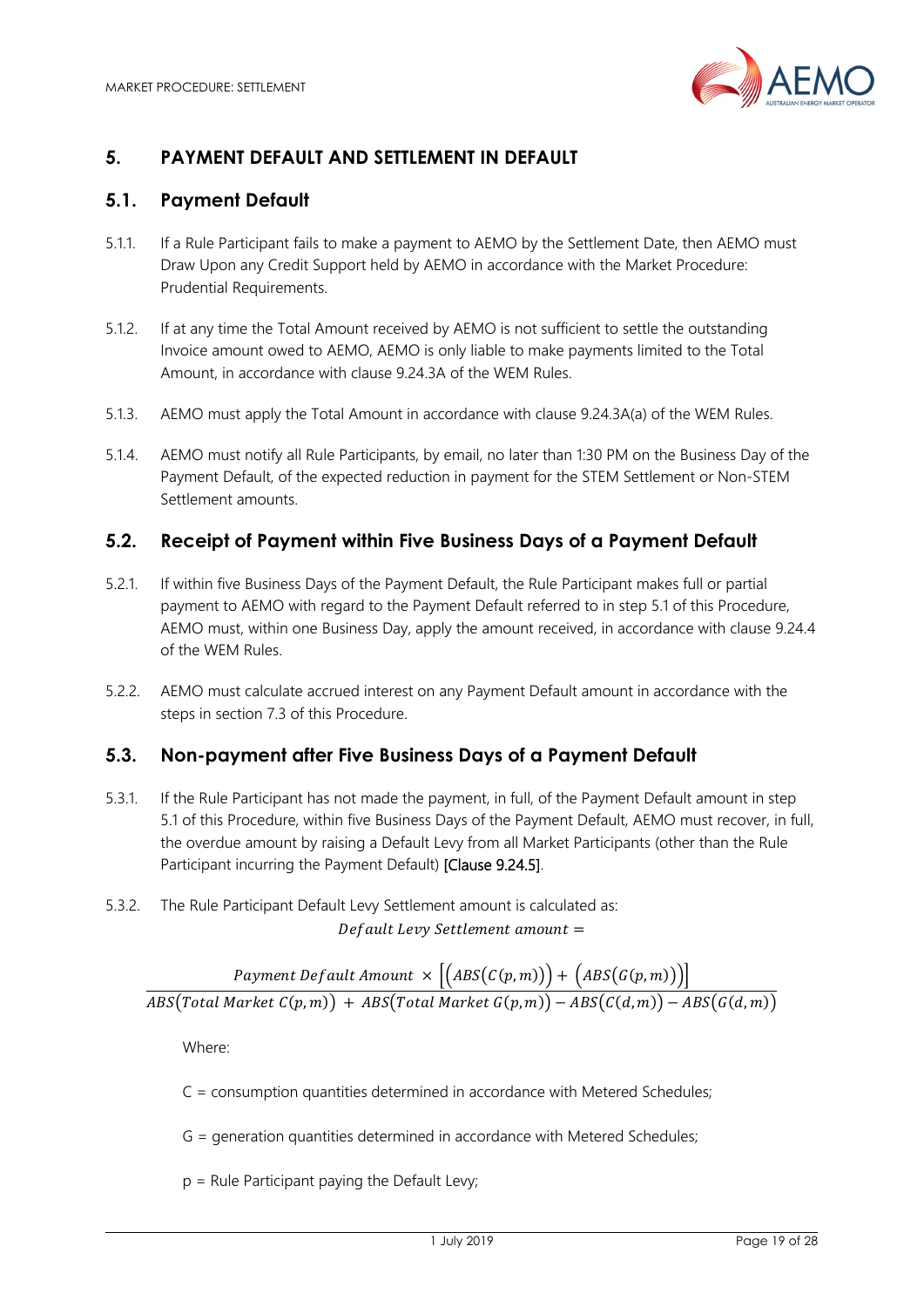

d = Rule Participant incurring the Payment Default; and

m = most recent Trading Month for which Settlement Statements were published.

- 5.3.3. AEMO must calculate accrued interest on any Default Levy Settlement amount in accordance with the steps in section 7.3 of this Procedure.
- 5.3.4. AEMO must notify each Rule Participant of the Default Levy Settlement amount, by email, within six Business Days of the Payment Default occurring.
- 5.3.5. AEMO must provide each Rule Participant with an Invoice pertaining to the Default Levy Settlement amount within six Business Days of the Payment Default, through the Settlement Portal in the WEMS, in accordance with the steps in section 7.1 of this Procedure
- 5.3.6. A Market Participant must pay the full amount in clear funds, notified by AEMO under step 5.3.4 of this Procedure, and provided in the Invoice under step 5.3.5 to AEMO by 10:00 AM, on the eighth Business Day after the date of the Payment Default. A Rule Participant must make a payment whether or not it disputes the Default Levy amount [Clause 9.24.7].
- 5.3.7. AEMO must allocate the total of the Default Levy Settlement amounts received under step 5.3.6 of this Procedure, by 2:00 PM on the eighth Business Days after the date of a Payment Default, in accordance with clause 9.24.8 of the WEM Rules.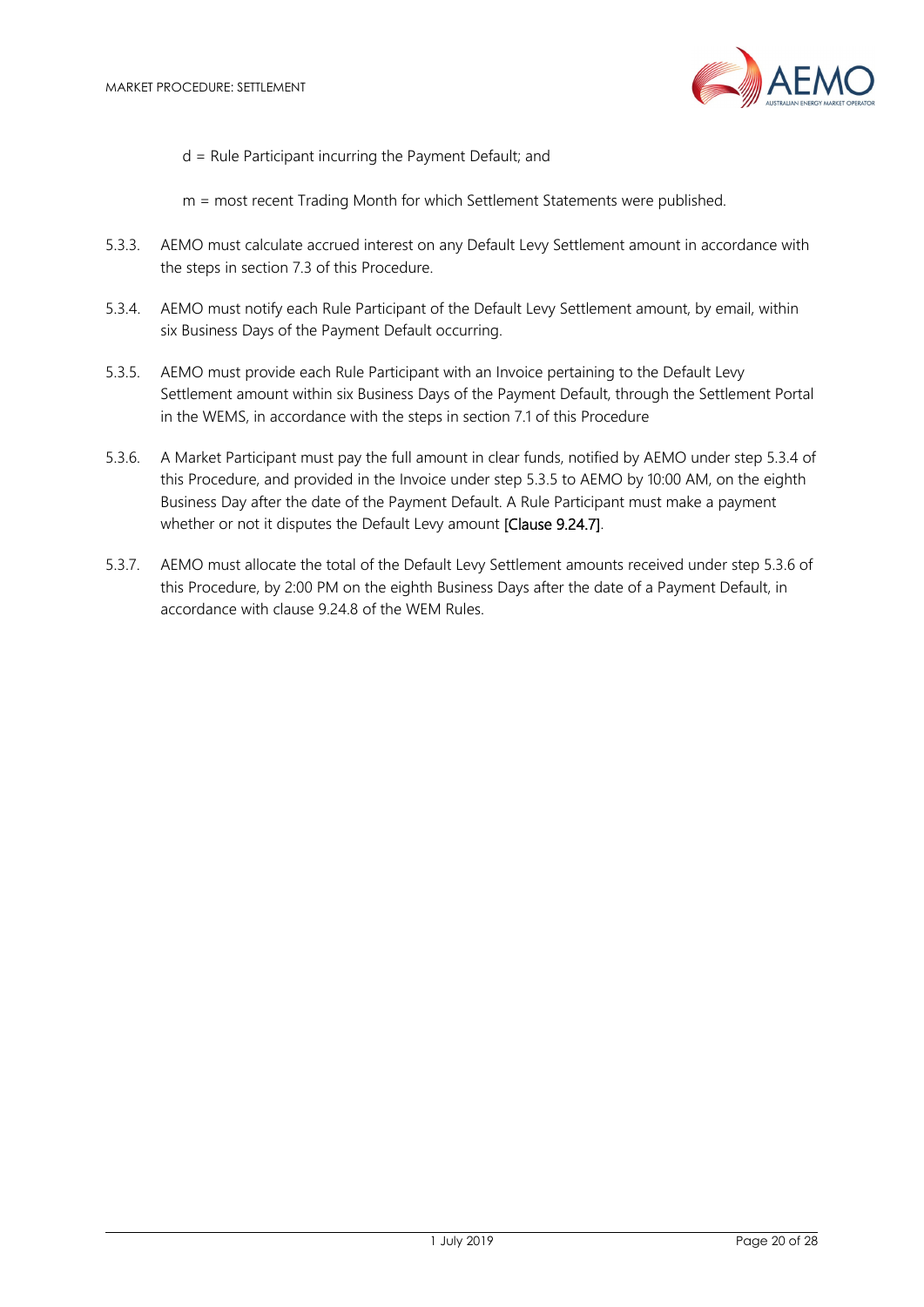

## **6. SETTLEMENT DOCUMENTS**

## **6.1. Settlement Statements**

- 6.1.1. AEMO must issue a STEM Settlement Statement and Non-STEM Settlement Statement for each Rule Participant, for each period, in accordance with the settlement cycle timeline.
- 6.1.2. AEMO must provide access to each Rule Participant to the settlement portal in the WEMS.
- 6.1.3. Each Rule Participant must ensure it is able to view the relevant Settlement Statements in the settlement portal in the WEMS.
- 6.1.4. AEMO must only generate a Settlement Statement for the relevant Rule Participant with respect to periods in which it has obligations or undertaken transactions.
- 6.1.5. AEMO must, for each STEM Settlement Statement, ensure it contains the information specified in clause 9.17.2 of the WEM Rules.
- 6.1.6. AEMO must, for each Non-STEM Settlement Statement, ensure it contains the information specified in clause 9.18.3 of the WEM Rules.
- 6.1.7. AEMO must publish the relevant Settlement Statements through the settlement portal in the WEMS, in accordance with the settlement cycle timeline.
- 6.1.8. A Rule Participant may access its relevant list of Settlement Statements based on the transaction type and the date of publication through the settlement portal in the WEMS.

## **6.2. Participant Information Report**

- 6.2.1. AEMO must issue a PIR for each Rule Participant, for each STEM settlement period or Non-STEM Settlement period in accordance with the settlement cycle timeline. The PIR must contain the information and settlement input variables to enable a Rule Participant to validate the settlement data.
- 6.2.2. AEMO must only create a PIR for the relevant Rule Participant with respect to periods in which it has obligations or undertaken transactions.
- 6.2.3. AEMO must publish the relevant PIRs through the settlement portal in the WEMS, in accordance with the settlement cycle timeline.
- 6.2.4. A Rule Participant may access its relevant PIRs through the settlement portal in the WEMS.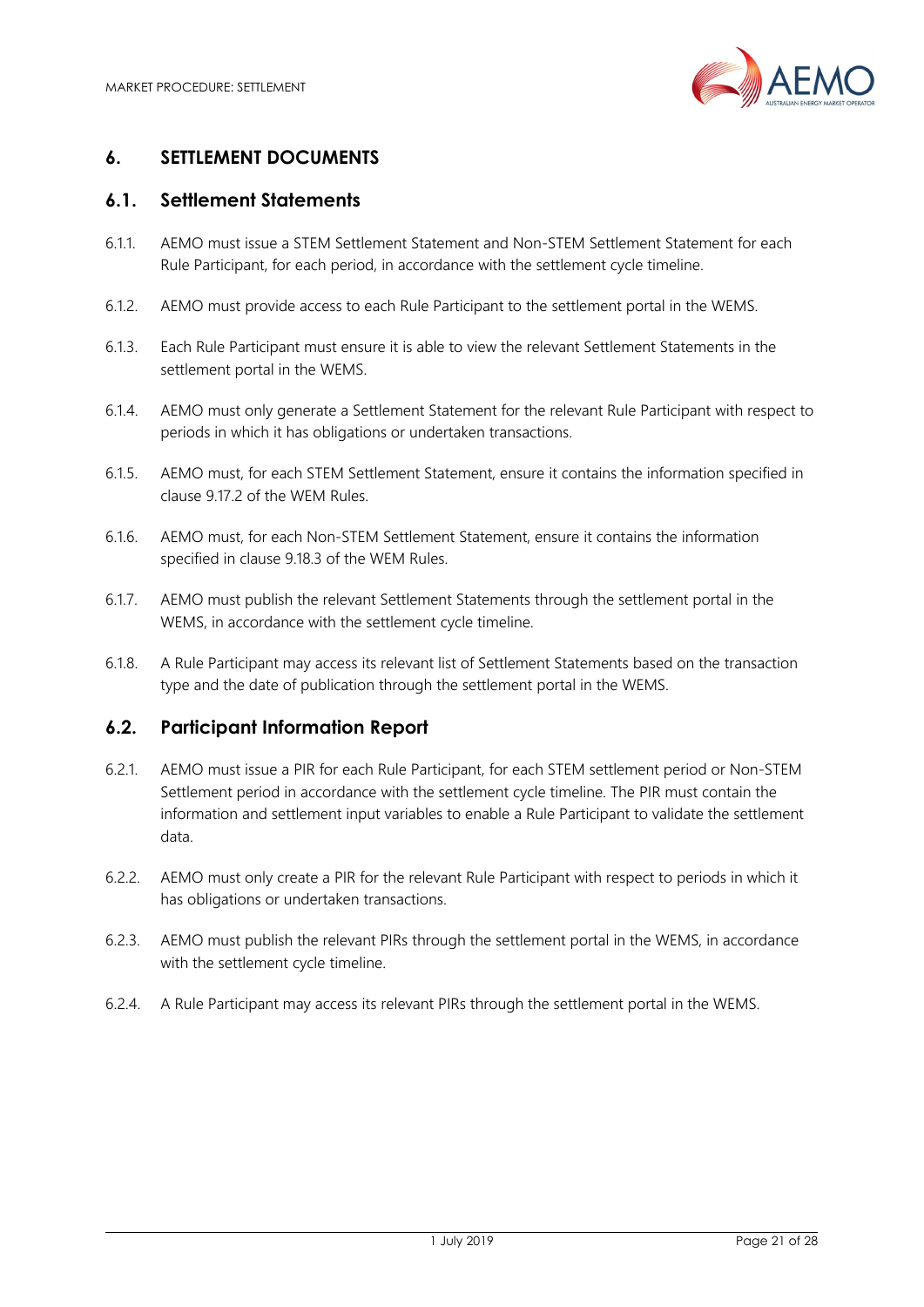

# **7. INVOICING AND THE APPLICATION OF GST AND INTEREST**

## **7.1. Invoicing**

- 7.1.1. AEMO must issue settlement Invoices for each Rule Participant, for each period, in accordance with the settlement cycle timeline.
- 7.1.2. AEMO must generate a settlement Invoice for the relevant Rule Participant with respect to periods in which it has obligations or undertaken transactions.
- 7.1.3. AEMO must publish settlement Invoices through the settlement portal in the WEMS, ensuring it contains the information specified in clause 9.22.2 of the WEM Rules.
- 7.1.4. A Rule Participant may access its relevant list of settlement Invoices based on the transaction type and the date of publication through the settlement portal in the WEMS.
- 7.1.5. A Rule Participant must check its settlement Invoice amount and notify AEMO if it does not agree with the settlement Invoice amount in accordance with the steps under section 9.1 of this Procedure.

## **7.2. Application of GST**

- 7.2.1. With respect to prices, fees and charges, AEMO must apply taxes in accordance with clause 9.1.2 of the WEM Rules and the GST Act.
- 7.2.2. AEMO must include the additional amount, equal to the GST payable, on any Invoice issued to a Rule Participant as appropriate [Clause 9.1.2(d)].
- 7.2.3. AEMO must apply GST on the following taxable supplies:
	- (a) the net STEM settlement amount;
	- (b) the net Balancing Settlement amount;
	- (c) the net Reconciliation Settlement amount;
	- (d) the net Ancillary Service Settlement amount;
	- (e) the net Reserve Capacity Settlement amount; and
	- (f) the net Outage Compensation Settlement amount.
- 7.2.4. AEMO must not apply GST to the following non-taxable supplies:
	- (a) the net Market Participant Fee Settlement amount;
	- (b) the net Default Levy settlement amount; and
	- (c) interest accrued on any settlement amount.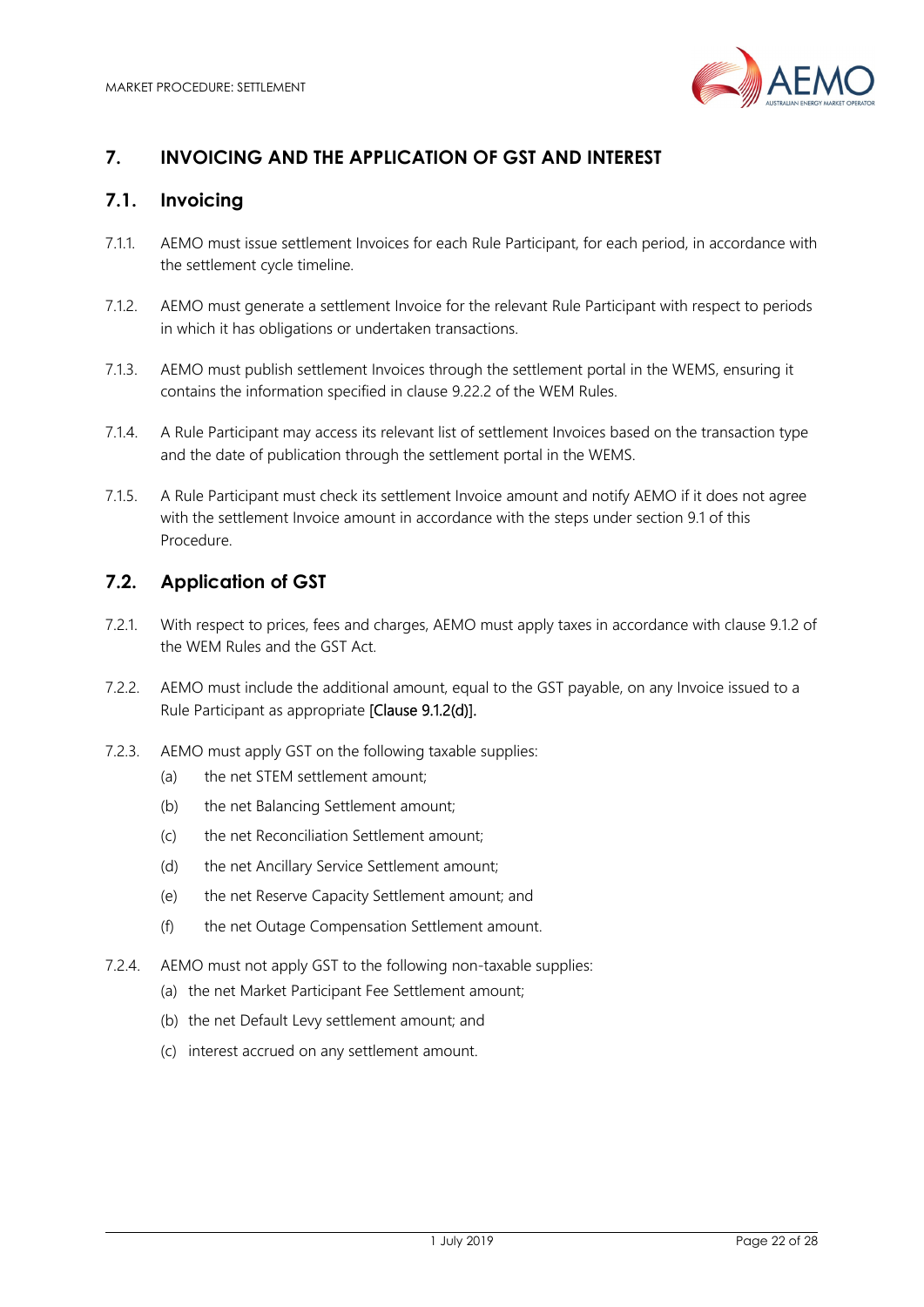

7.2.5. AEMO must apply GST to all taxable supplies in accordance with the following formula:

**GST** inclusive amount (p) = 
$$
(\sum TS(p,m) \times 0.1) + \sum TS(p,m)
$$

#### Where:

TS = taxable supplies in accordance with step 7.2.3 of this Procedure;

p = Rule Participant; and

m = Trading Month in which the taxable supplies were made to the Rule Participant.

#### **7.3. Application of Interest**

- 7.3.1. AEMO must calculate and accrue interest on the following transactions:
	- (a) Adjustments to STEM settlement and Non-STEM Settlement amounts;
	- (b) payments made by Rule Participants after the Settlement Date; and
	- (c) Default Levy Settlement amount for a Rule Participant.
- 7.3.2. With regard to payments made after the Settlement Date, AEMO must accrue interest, compounded daily at the Bank Bill Rate, from the initial Settlement Date, up to and including the date when payment is made.
- 7.3.3. With regard to STEM settlement and Non-STEM Settlement adjusted Invoices, AEMO must accrue interest, compounded daily at the Bank Bill Rate, from and including the initial Settlement Date. AEMO must accrue interest up to, but not including, the date on which the Rule Participant makes the payment to AEMO of the amount owing under the relevant adjusted Invoice.
- 7.3.4. With regard to Default Levy Settlement amount, AEMO must apply interest, compounded daily at the Bank Bill Rate, up to, but excluding, the date on which the Rule Participant makes the payment to AEMO of the amount owing under the Default Levy Settlement Invoice.
- 7.3.5. AEMO must publish the Bank Bill Rate used to calculate interest applied to any Invoice issued to a Rule Participant on the Market Web Site.
- 7.3.6. AEMO must calculate interest on adjusted STEM settlement and Non-STEM Settlement amounts as:

Total interest on Adjustment = 
$$
(S + GST) \times \sum_{p=1}^{n} \frac{[BBR(p)]}{D} \times N(p)
$$

Where:

 $S =$  settlement amount payable;

GST = any GST applicable to the relevant settlement amount;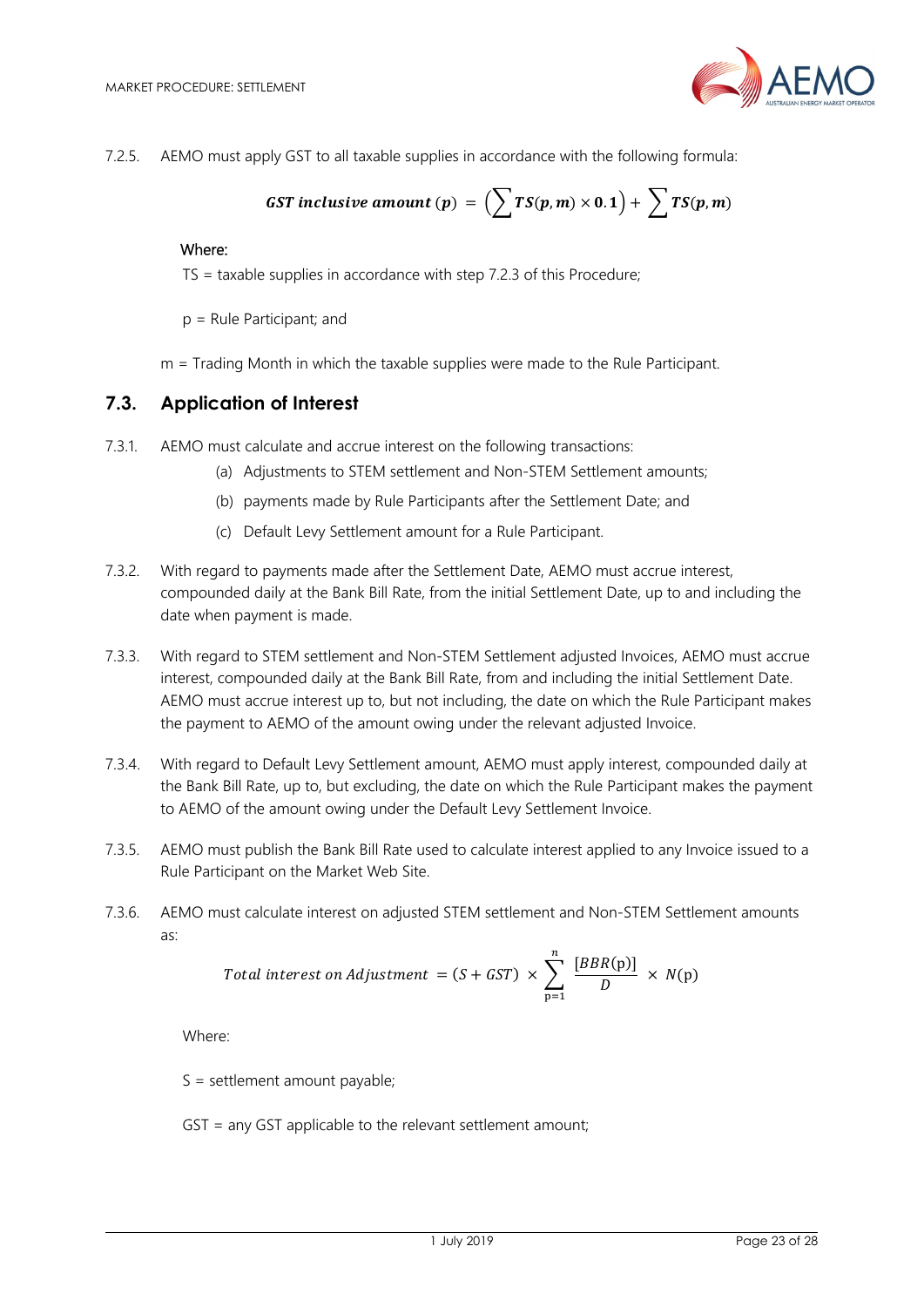

p = a period in which the settlement amount was outstanding and a particular Bank Bill Rate applied, where periods are referred to as 1,…,n;

n = number of periods for which the amount was outstanding, from (and including) the initial Invoice Settlement Date, up to (but excluding) the date of payment;

 $BBR(p) = Bank Bill Rate applicable for period p;$ 

 $D =$  number of days in the calendar year in which the Invoice is due; and

 $N(p)$  = number of days the settlement amount was outstanding, during period p, including the initial Invoice Settlement Date, but excluding the date of payment for the adjusted Invoice.

7.3.7. AEMO must calculate interest on late payments by Rule Participants as:

Interest on late payment = 
$$
(L + GST) \times \sum_{p=1}^{n} \frac{[BBR(p)]}{D} \times N(p)
$$

Where:

 $L =$  late payment amount;

GST = any GST applicable to the late payment amount;

p = a period in which the payment was late and a particular Bank Bill Rate applied, where periods are referred to as 1,…,n;

n = number of periods for which the amount was late, from (and including) the initial Invoice Settlement Date, up to (but excluding) the date of payment;

 $BBR(p) = Bank Bill Rate applicable for period p;$ 

 $D =$  number of days in the calendar year in which the Invoice is due; and

 $N(p)$  = number of days the payment amount was late, during period p, including the initial Invoice Settlement Date, but excluding the date of payment of the late amount.

7.3.8. AEMO must calculate interest on the Default Levy Settlement amount as:

Interest on Default Levy = (DL) 
$$
\times \sum_{p=1}^{n} \frac{[BBR(p)]}{D} \times N(p)
$$

DL = Default Levy Settlement amount;

p = a period from the date of the Payment Default, up to the date of payment for the Default Levy Settlement Invoice, in which a particular Bank Bill Rate applied, where periods are referred to as 1,…,n;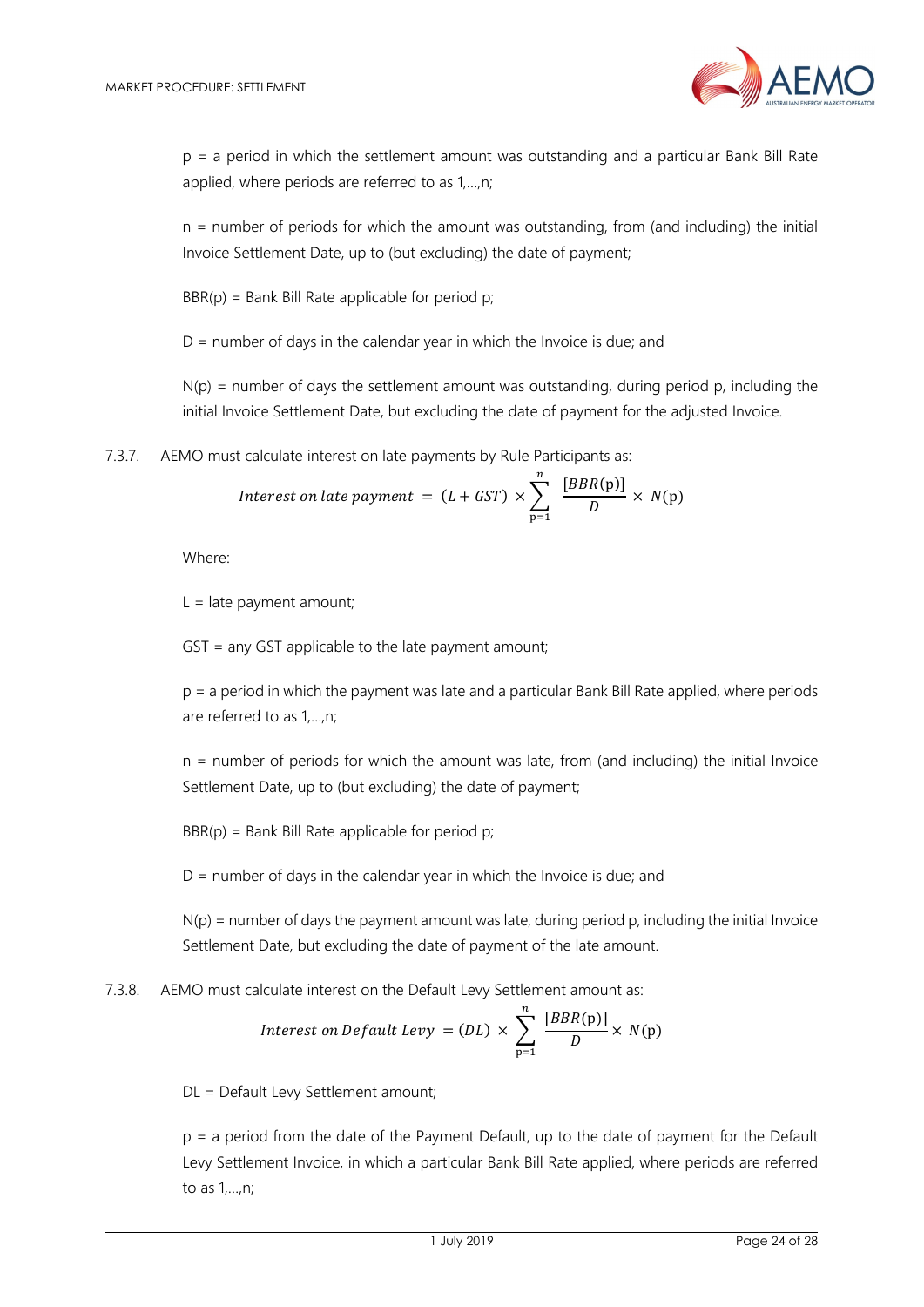

n = number of periods from (and including) the date of the Payment Default, up to (but excluding), the date of payment of the Default Levy Settlement Invoice;

 $BBR(p) = Bank Bill Rate applicable for period p;$ 

D = number of days in the calendar year in which the Default Levy Settlement Invoice is due; and

 $N(p)$  = number of days from (and including) the date of the Payment Default, up to (but excluding) the date of payment for the Default Levy Settlement Invoice.

#### **8. INVOICE PAYMENT**

#### **8.1. Payment**

- 8.1.1. AEMO and Rule Participants must settle any outstanding Invoice, in full, through AustraClear. AEMO and Rule Participants may agree an alternative method of payment if AustraClear is temporarily unable.
- 8.1.2. The Rule Participant must pay the amount owed to AEMO by 10:00 AM, on the Settlement Date in accordance with the relevant settlement Invoice. The Rule Participant must make the payment, even if the Rule Participant disagrees with the settlement amount.
- 8.1.3. If the Rule Participant does not pay the amount owed to AEMO by 10.00 AM, in accordance with step 8.1.2 of this Procedure, a Suspension Event will be triggered [Clause 9.23.1].
- 8.1.4. Upon AEMO being aware of a Suspension Event, where the Suspension Event has not been remedied, AEMO must issue a Cure Notice, in writing and as soon as practical, in accordance with clause 9.23.4(a) of the WEM Rules and follow the steps to Draw Upon Credit Support outlined in the Market Procedure: Prudential Requirements.
- 8.1.5. AEMO must pay any amount owed to a Rule Participant by 2:00 PM on the Settlement Date, in accordance with the relevant settlement Invoice. AEMO must make the payment even if a Rule Participant disagrees with a settlement amount.
- 8.1.6. If the Rule Participant defers collection of the Invoice amount payable by AEMO, they must contact AEMO by email and confirm the collection for another date.
- 8.1.7. AEMO must not settle any Invoice amount under \$1.00 (Australian Dollar).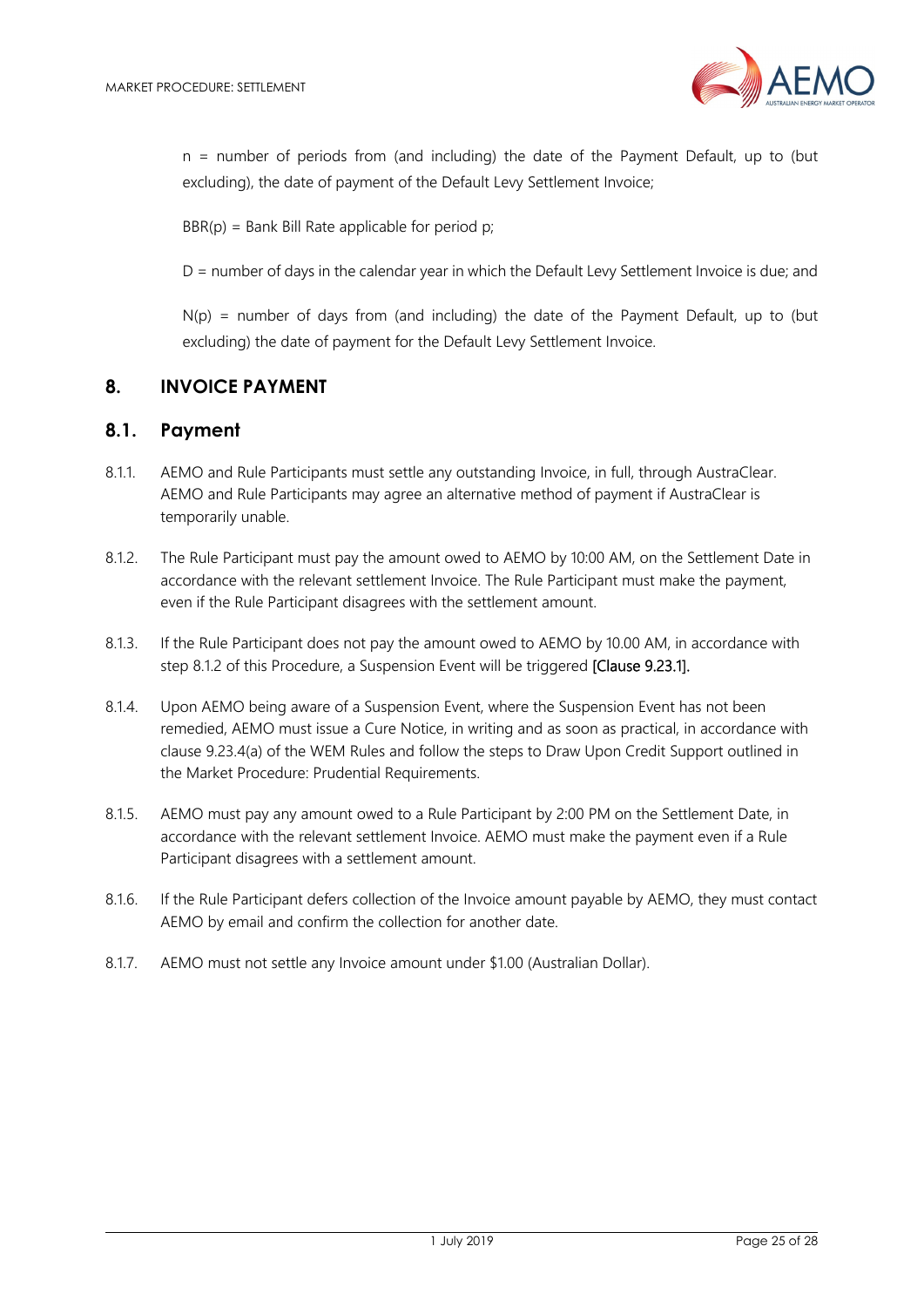

# **9. NOTICES OF DISAGREEMENTS AND DISPUTE**

## **9.1. Notice of Disagreement**

- 9.1.1. In accordance with clauses 19.9 and 9.20 of the WEM Rules, a Rule Participant may issue a Notice of Disagreement to AEMO in respect of an amount in a Settlement Statement by the deadline specified in clause 9.16.4(e) of the WEM Rules. AEMO prefers to receive correspondence by email to wa.operations@aemo.com.au.
- 9.1.2. The Notice of Disagreement must include all of the details specified in clause 9.20.4 of the WEM Rules.
- 9.1.3. AEMO must acknowledge receipt of the Notice of Disagreement from the Rule Participant, via email, within one Business Day. [Clause 9.20.2]
- 9.1.4. If a Rule Participant has not received an acknowledgement from AEMO in accordance with step 9.1.3 of this Procedure, within one Business Day of the deadline described in step 9.1.3, the Rule Participant must contact AEMO either via email or phone within one Business Day to confirm receipt by AEMO. The Rule Participant may be required to make arrangements to resubmit the Notice of Disagreement [Clause 9.20.3].
- 9.1.5. A Rule Participant may only issue a Notice of Disagreement in respect of information in a settlement statement that:
	- (a) in the case of an initial STEM settlement Statement or Non-STEM Settlement Statement, the Rule Participant believes the settlement amount differs from the expected results under the WEM Rules;
	- (b) in the case of an adjusted Settlement Statement, the Rule Participant believes the settlement amount incorrectly differs from the initial settlement amount; and
	- (c) a Settlement Statement has not been changed in accordance with the resolution of a Notice of Disagreement or Notice of Dispute, which the Rule Participant issued to AEMO.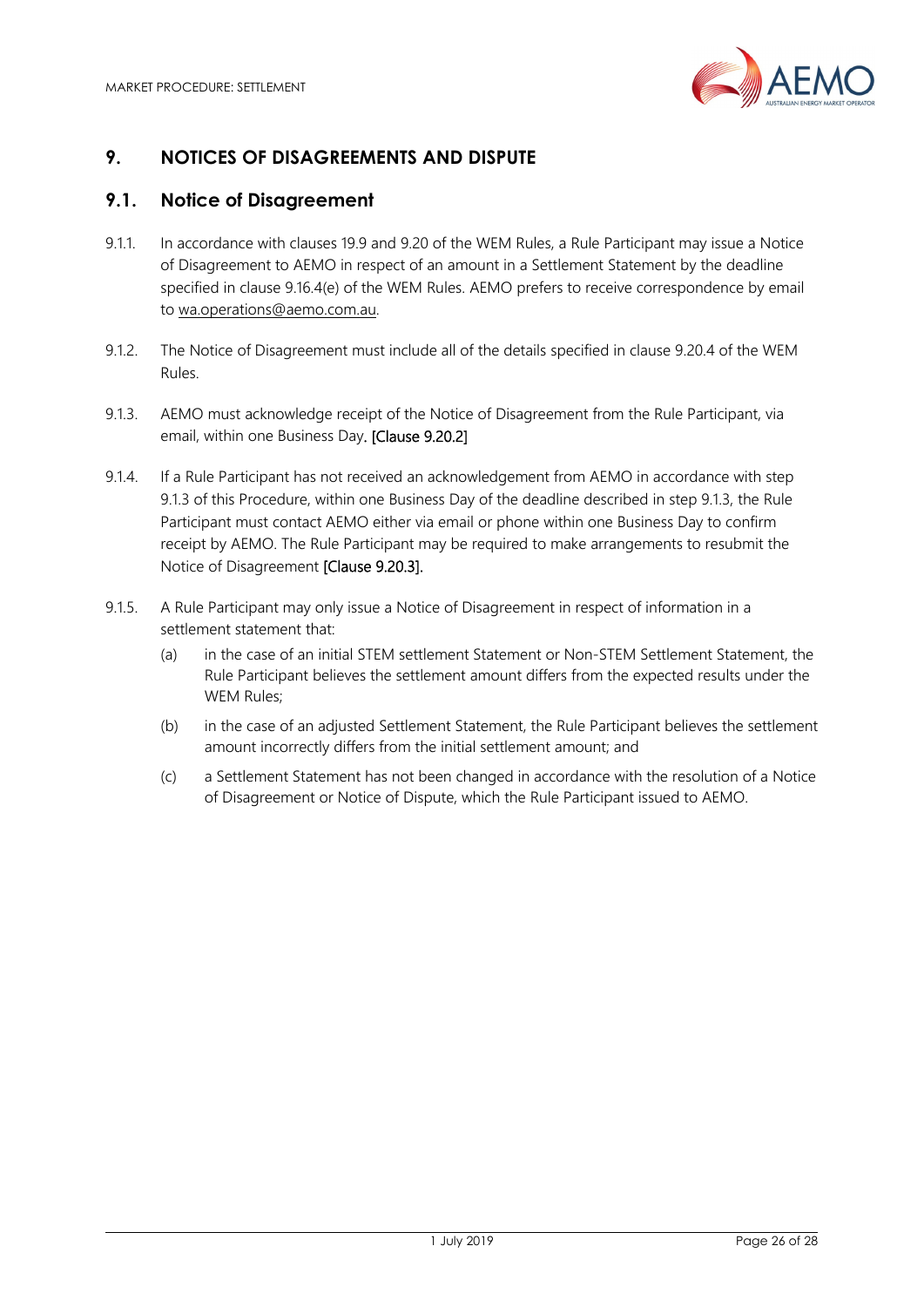

- 9.1.6. A Rule Participant must not issue a Notice of Disagreement with respect to a STEM Settlement Statement or Non-STEM Settlement Statement more than 20 Business Days after AEMO issues the initial Settlement Statement [Clauses 9.16.2(f), 9.16.4.(e) and 9.17.3].
- 9.1.7. A Rule Participant must not issue a Notice of Disagreement with respect to an adjusted STEM Settlement Statement or Non-STEM Settlement Statement more than nine calendar months after AEMO issues the initial Settlement Statement [Clause 9.19.7].
- 9.1.8. Where a Rule Participant issues a Notice of Disagreement to AEMO in relation to information provided by a Metering Data Agent or SCADA data provided by a Network Operator, AEMO must notify the Metering Data Agent or Network Operator of the disagreement in writing, in accordance with clause 9.20.5 of the WEM Rules.
- 9.1.9. The Metering Data Agent and Network Operator must comply with any request for information from AEMO regarding a Notice of Disagreement, in accordance with clause 9.20.5 of the WEM Rules.
- 9.1.10. Where a Rule Participant issues a Notice of Disagreement to AEMO in relation to information developed by AEMO, AEMO must review and revise that information, as applicable, in accordance with clause 9.20.6 of the WEM Rules.
- 9.1.11. AEMO must, as soon as practicable, but no later than three months after acknowledging receipt of a Notice of Disagreement under step 8.1.3 of this Procedure, provide a response to the Market Participant in writing. This response must detail the actions AEMO will undertake in response to the Notice of Disagreement, for example, those prescribed in clauses 9.20.7(a) to (c) of the WEM Rules.

## **9.2. Notice of Dispute**

- 9.2.1. Where a Market Participant is not satisfied with AEMO's response with regard to a Notice of Disagreement in step 9.1.11 of this Procedure, the Market Participant may issue a Notice of Dispute, in writing, to AEMO [Clause 9.21.1].
- 9.2.2. A Rule Participant must ensure that the Notice of Dispute contains the information specified in clauses 2.19.2 and 2.19.3 of the WEM Rules.
- 9.2.3. A Rule Participant must only issue a Notice of Dispute to AEMO in relation to a settlement statement after:
	- (a) a Notice of Disagreement was raised in accordance with the steps in section 9.1 of this Procedure; and
	- (b) AEMO provided a response to the Market Participant under step 9.1.11 of this Procedure and in accordance with clause 9.20.7 of the WEM Rules, and the Market Participant is not satisfied with the outcome.